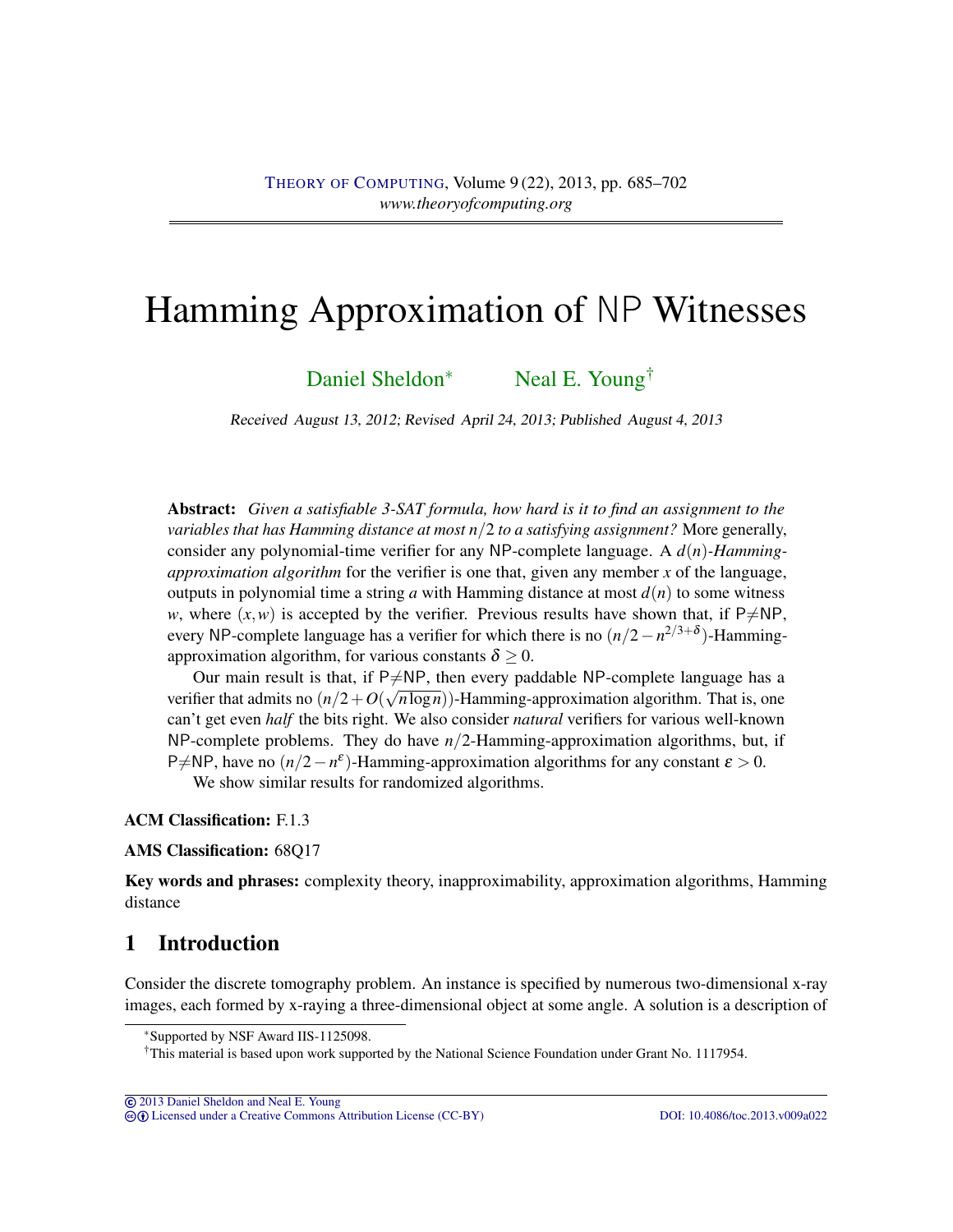<span id="page-1-0"></span>the internal structure of the object, specifying the density of matter (0 or 1) within each voxel in the object. Given sufficiently many x-ray images, the internal structure can be determined uniquely, yet computing it exactly is (in general) NP-complete. What form of approximate solution is appropriate? One standard measure of an approximate solution would be the extent to which it yields approximately the same x-ray images. By this measure, a "good" approximate solution can have a very different internal structure than any feasible solution. If the goal is to discover the internal structure of the object, then the *Hamming distance* to a feasible solution is a more appropriate metric. This paper is about the computational complexity of computing (possibly infeasible) solutions that have small Hamming distance to feasible solutions, for various NP-complete problems.

### 1.1 Previous results

**Definition of Hamming approximation** Here we follow [\[2,](#page-15-0) [8\]](#page-16-2) conceptually, but with different terms. By definition, every NP language *L* has a *verifier V*, such that  $L = \{x : V(x, w) \text{ accepts for some } w\}$ , where *V* runs in time polynomial in |*x*|. A string *w* such that  $V(x, w)$  accepts is a *witness* for  $x \in L$ .

A *d*(*n*)*-Hamming-approximation algorithm* for a verifier *V* (or just a *d*(*n*)*-approximation algorithm*, since this is the only form of approximation considered here) is an algorithm that, given any input  $(x, n)$ , outputs an *n*-bit string *a* that has Hamming distance at most  $d(n)$  to some *n*-bit witness *w* such that  $V(x, w)$  accepts, as long as there is such a witness. If randomized, the algorithm is a  $d(n)$ -approximation algorithm for *V with probability p(n)* provided it outputs such an *a* with probability at least  $p(n)$ .

Arbitrary verifiers are hard to approximate within  $n/2 - n^{2/3+\epsilon}$  Kumar and Sivakumar were the first to study the hardness of Hamming approximation [\[8\]](#page-16-2). They showed that if  $P\neq NP$  every NPcomplete language has *some* verifier for which there is no  $d(n)$ -approximation algorithm, where  $d(n)$  =  $n/2 - n^{4/5+\delta}$  for some  $\delta > 0$ . Their verifiers do not use the "natural" witness *w*, but instead use an error-correcting encoding of *w*, so that even if nearly half the bits of the encoding are corrupted *w* can still be recovered.

The hardness threshold  $d(n)$  was increased to  $n/2 - n^{3/4+\epsilon}$  for any  $\epsilon > 0$  by Guruswami and Sudan [\[6\]](#page-15-1), then increased further to  $n/2 - n^{2/3+\epsilon}$  for any  $\epsilon > 0$  by Guruswami and Rudra [\[5\]](#page-15-2) via the construction of stronger codes. Guruswami and Rudra also showed that list-decodable codes natural cannot prove a hardness threshold above *n*/2−Θ( *n*log*n*). (Note: [\[4,](#page-15-3) [5\]](#page-15-2) cite an unpublished draft of the current paper from 2003 [\[10\]](#page-16-3) that contained the core theorem from the current paper.)

Many natural verifiers are hard to approximate within *n*/2−*n* <sup>1</sup>−<sup>δ</sup> Feige et al. [\[2\]](#page-15-0) considered the hardness of approximating natural verifiers for specific well-known NP-complete problems. (As an example of a "natural" verifier, the natural verifier for 3-SAT uses witnesses that are *n*-bit strings, each bit encoding the truth value of one of *n* variables.) A motivating application was to give evidence that a SAT algorithm by Schöning couldn't be sped up in a particular way. Feige et al. leverage [\[8\]](#page-16-2), using amplification arguments to extend the results to natural verifiers. Assuming  $P\neq NP$ , for some small  $\delta > 0$ , for many standard NP-complete problems, they showed that the natural verifier has no  $(n/2 - n^{1-\delta})$ -approximation algorithm (even one that works with probability 1/*n<sup>c</sup>*, assuming RP≠NP).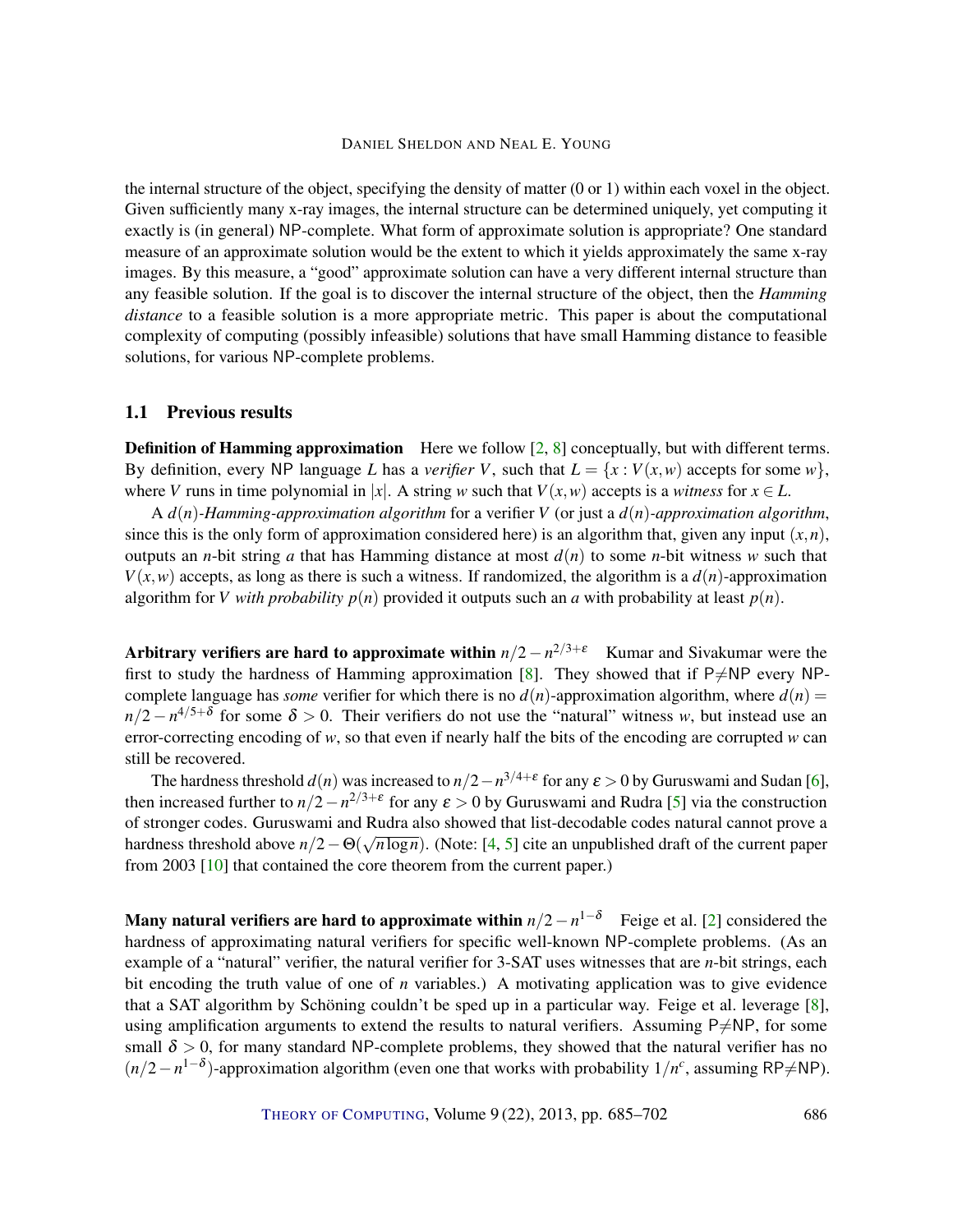<span id="page-2-0"></span>This result is weaker than previous results in that the hardness threshold is lower, but stronger in that it holds for natural verifiers.

Other related work Gál et al. [\[3\]](#page-15-4) studied self-reductions of NP-complete problems to their variants that require computing a partial witness. For example, their Theorem 1 says that, given a SAT instance  $\psi$ on *n* variables, one can construct another SAT instance  $\psi'$  on  $N = n^{O(1)}$  variables such that (with high probability), given the values of any  $N^{1/2+\epsilon}$  of the *N* variables in a satisfying assignment for  $\psi'$ , one can compute in polynomial time a satisfying assignment for  $\psi$ . (Such results imply that, if RP $\neq$ NP, then, given a SAT instance ψ on *n* variables, *one cannot compute in polynomial time a partial assignment, to any n* <sup>1</sup>/2+<sup>ε</sup> *of the variables, that has an extension to a satisfying assignment.* However, an easy direct argument shows a stronger result: assuming  $P\neq NP$ , given any SAT instance, *one cannot compute in polynomial time a partial assignment, to even any single variable, that has an extension to a satisfying assignment.* This is simply because, by fixing the value of that one variable correctly, simplifying the formula and iterating, one could compute a satisfying assignment.)

All of the previous works above rely directly or indirectly on error-correcting codes.

### 1.2 New results

The "universal" NP verifier is hard to approximate within  $n/2 + O(n)$ √ *n*log*n*) Our core theorem [\(Theorem](#page-5-0) [2.2\)](#page-5-0) concerns the hardness of approximating the standard verifier  $V_{\rm U}$  for the "universal" NPcomplete language U (to be defined shortly). It gives the first hardness result *above* the *n*/2 barrier:

*Fix any constant*  $\alpha > 0$ *. If the verifier*  $V_{\mathfrak{U}}$  *has an*  $(n/2 + 1)$ √ α*n*log*n*)*-Hamming-approximation* √ *algorithm*  $A_{\mathfrak{U}}$ , then P=NP. If the verifier has a randomized  $(n/2 + \sqrt{\alpha n \log n})$ -Hamming ap*proximation algorithm that works with probability*  $1-O(1/(n^{4\alpha+1}\sqrt{\alpha \ln n}))$ *, then RP=NP.* 

The basic idea for the proof is as follows. Given a potential instance of U, to decide in polynomial time whether the instance is in U, run  $A_{\mathcal{U}}$  to find a string *a* such that, if any witness exists, then some witness must be "close" to *a*. Eliminate from the universe of potential witnesses all strings that are too far from *a*. This is a polynomial fraction of the universe [\(Lemma](#page-4-0) [2.1\)](#page-4-0). Repeat, each time eliminating a polynomial fraction of the remaining candidates. After polynomially many iterations, the universe of remaining candidates will have polynomial size. Use the verifier on each to check if it's a witness.

Of course, calling *A* with the *same* input repeatedly won't eliminate additional candidates. Instead we modify the verifier each iteration, mapping all *u* remaining candidate strings to a more "compact" set: the *u* lexicographically smallest bit strings (among those with  $\lceil \log_2 u \rceil$  bits), and recursing on the compacted universe of candidates.

**Definition of the universal NP-complete language**  $\mathcal{U}$  Before discussing further results, here are the definitions of the universal NP-complete language U and its natural verifier, and three relevant properties.

Language U contains the triples  $(V, x, 1<sup>t</sup>)$  where *V* is (the encoding of) any verifier, *x* is a string, and 1<sup>*t*</sup> is a "padding" string of *t* ones, such that, for some *witness w* of length at most *t*,  $V(x, w)$  accepts within *t* steps. The verifier  $V_{\mathcal{U}}$  takes as input any pair  $((V, x, 1^t), w)$  and accepts if  $V(x, w)$  accepts within *t* steps. The following facts are well known: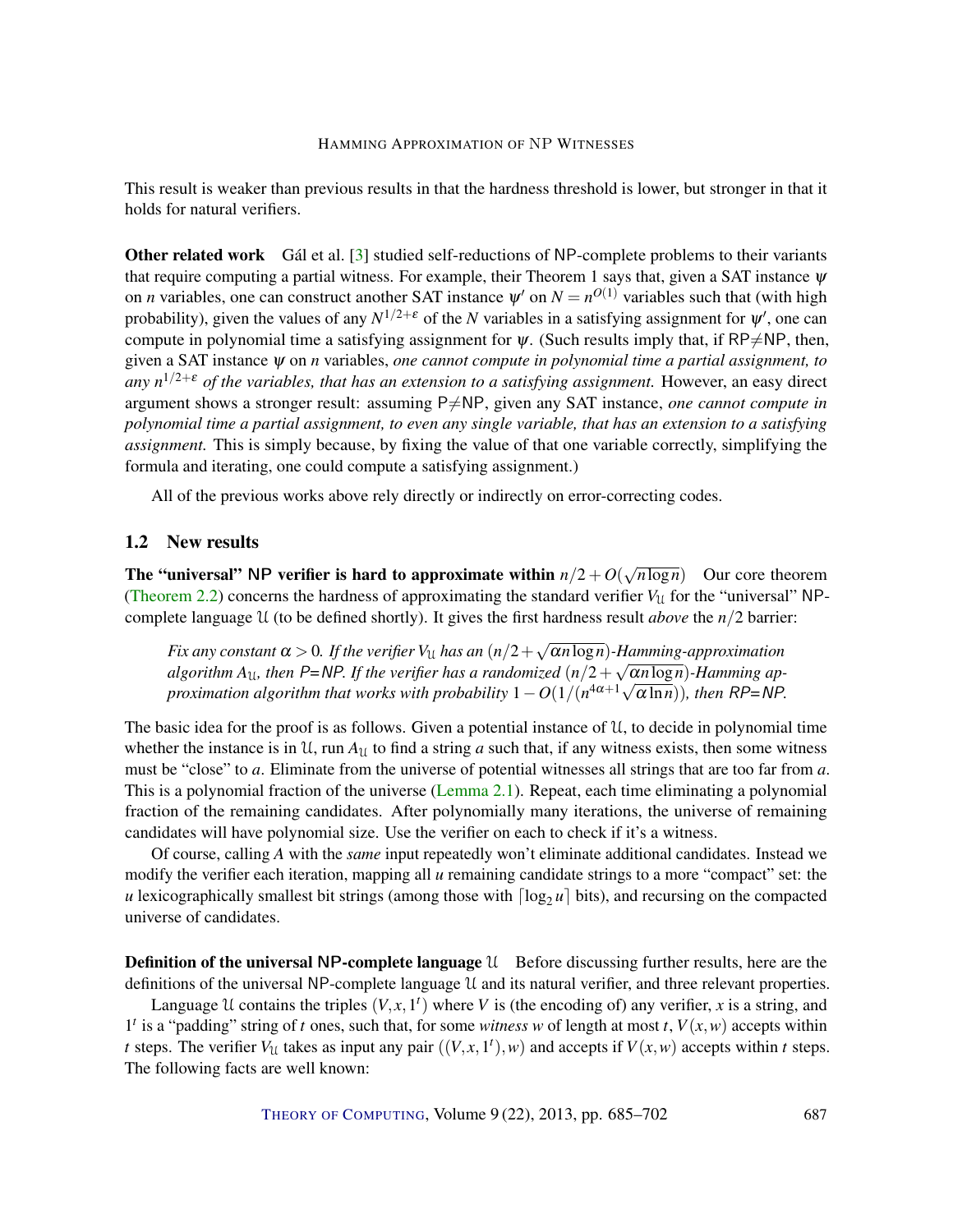<span id="page-3-3"></span>Fact 1.1. U *is NP-complete and*  $V_{\text{U}}$  *is a verifier for* U.

It is easy to see that  $V_{\mathcal{U}}$  is also as hard to Hamming approximate as any other NP verifier:

<span id="page-3-0"></span>**Fact 1.2.** If there is a  $d(n)$ -Hamming-approximation algorithm (with probability  $p(n)$ ) for  $V_{\mathfrak{U}}$ , then, *for any verifier V for any language in* NP*, there is a d*(*n*)*-Hamming approximation algorithm (with probability*  $p(n)$  *for V.* 

[Fact](#page-3-0) [1.2](#page-3-0) follows directly from the fact that *V* accepts  $(x, w)$  if and only if  $V_{\mathcal{U}}$  accepts  $((V, x, 1^t), w)$ , for an appropriately chosen *t*. So, if a string *a* approximates a witness *w* such that  $V_{\mathcal{U}}((V, x, 1^t), w)$  accepts, then *a* equally well approximates a witness (the same one) such that  $V(x, w)$  accepts.

A converse of [Fact](#page-3-0) [1.2](#page-3-0) holds for *paddable* NP-complete languages. (In 1977, Berman and Hartmanis observed that all known natural NP-complete languages are paddable and conjectured that all NPcomplete languages are [\[1\]](#page-15-5). The conjecture is still open. Formally, language *L* is *paddable* if there are polynomial-time computable functions  $pad(x, p)$  and  $extractPad(x)$  such that, for all strings x and p, (1)  $pad(x, p) \in L$  iff  $x \in L$ , and (2)  $p =$  extractPad(pad( $x, p$ )).)

Here is the partial converse of [Fact](#page-3-0) [1.2.](#page-3-0) The reader may safely skip the proof, which is a standard exercise given only for completeness.

<span id="page-3-1"></span>Fact 1.3. *For every paddable* NP*-complete language L, there is a verifier V that is as hard to approximate* as  $V_{\mathfrak{U}}$ ; that is, if V has a  $d(n)$ -Hamming-approximation algorithm (working with probability  $p(n)$ ) then  $V_{\text{U}}$  has a  $d(n)$ -Hamming-approximation algorithm (working with probability  $p(n)$ ).

*Proof.* Fix *L*. By the Berman-Hartmanis isomorphism theorem [\[1,](#page-15-5) p.312], since both *L* and U are paddable, there exists a polynomial-time isomorphism  $\psi$  from strings over the alphabet of U to strings over the alphabet of *L*, that is, a bijection such that  $I \in \mathcal{U}$  iff  $\psi(I) \in L$ , where  $\psi$  and its inverse are computable in polynomial time.

Use  $\psi$  and verifier  $V_{\mathfrak{U}}$  to create the verifier *V* for *L* as follows:  $V(x, w)$  *accepts iff*  $V_{\mathfrak{U}}(\psi^{-1}(x), w)$ *accepts.* This *V* is a polynomial-time verifier for *L*, because  $x \in L$  iff  $\psi^{-1}(x) \in \mathcal{U}$ .

Now, let *A* be any approximation algorithm for verifier *V*. Use *A* to create the approximation algorithm  $A_{\mathfrak{U}}$  for  $V_{\mathfrak{U}}$ :  $A_{\mathfrak{U}}(I,n)$  *simply returns*  $A(\psi(I),n)$ . It is easy to verify that  $A_{\mathfrak{U}}$  runs in polynomial time, and that (for any  $I \in \mathcal{U}$  and appropriate *n*) the string *a* returned by  $A_{\mathcal{U}}(I,n)$  approximates a witness *w* such that  $V(\psi(I), w)$  accepts, and that (by the choice of *V*) this *w* is also accepted by  $V_{\mathcal{U}}(I, w)$ . Thus,  $A_{\mathcal{U}}$  $\Box$ approximates  $V_{\mathcal{U}}$  just as well as *A* approximates *V*.

With the definitions and properties related to U noted, we return to discussing new results.

Arbitrary verifiers are hard to approximate within *n*/2+*O*( √ *n*log*n*) By [Fact](#page-3-1) [1.3,](#page-3-1) the hardness of approximating  $V_{\mathcal{U}}$  [\(Theorem](#page-5-0) [2.2\)](#page-5-0) extends immediately to every paddable NP-complete language *L*, for *some* verifier *V* for *L*:

<span id="page-3-2"></span>**Corollary 1.4.** *Fix any*  $\alpha > 0$ *. For any paddable NP-complete language L, there exists a verifier V for L with the following properties. If*  $P \neq NP$ *, verifier V has no*  $(n/2 + \sqrt{\alpha n \log n})$ *-Hamming-approximation*  $algorithms$ . If  $RP\neq NP$ , verifier V has no  $(n/2+\sqrt{an\log n})$ -Hamming-approximation algorithm that *works with probability* 1 –  $O(1/(n^{4\alpha+1}\sqrt{\alpha \log n}))$ .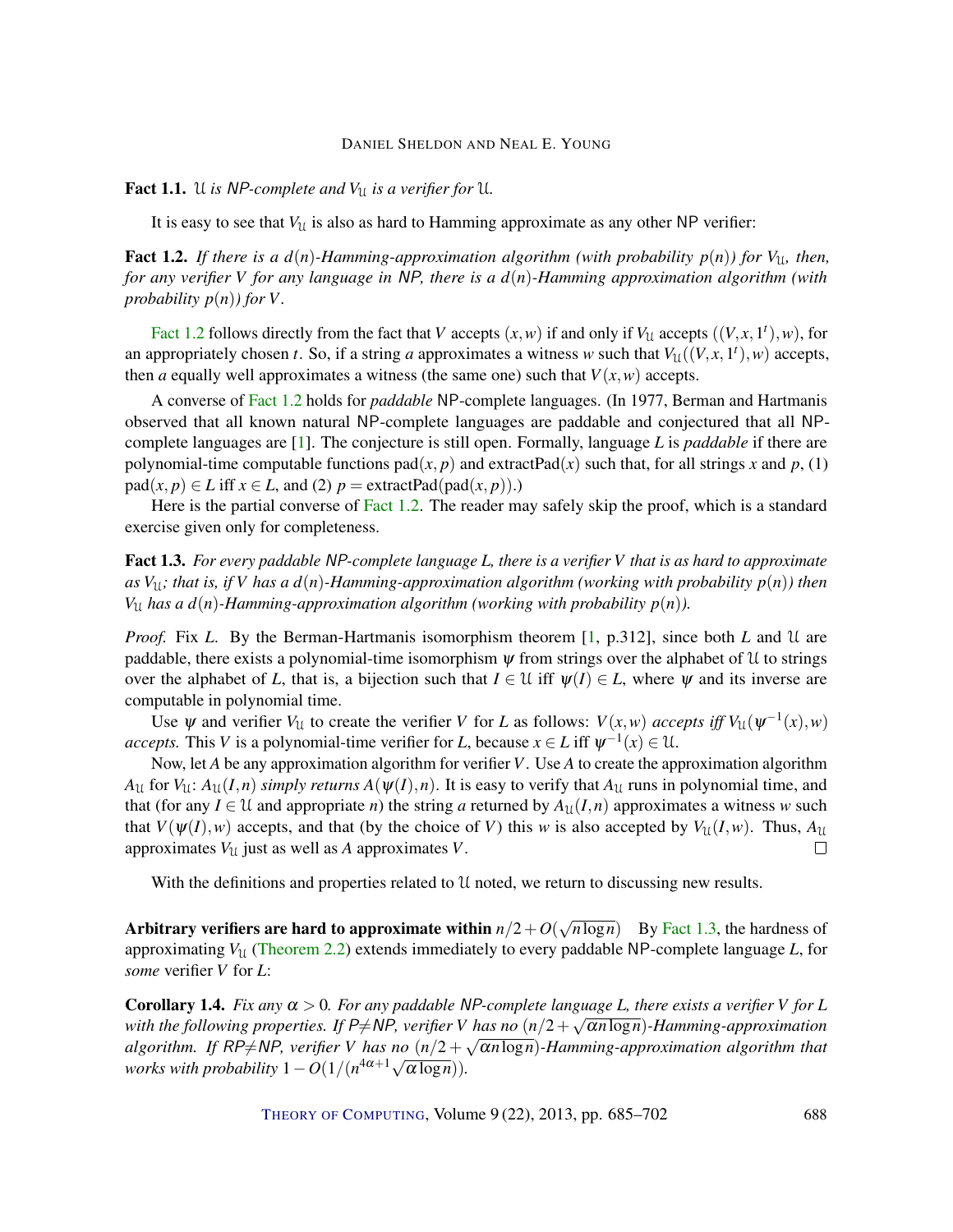Previous works proved a hardness threshold of  $n/2 - n^{2/3+\epsilon}$ , strictly below  $n/2$ , so in this sense [Corollary](#page-3-2) [1.4](#page-3-2) strengthens those results. [Corollary](#page-3-2) [1.4](#page-3-2) is weaker in that previous works did not require paddability of *L*, but recall that to date no NP-complete language is known to be not paddable.

**Many natural verifiers can be approximated within**  $n/2$  Does a hardness threshold above  $n/2$  hold for more natural verifiers? For many natural NP-complete problems the answer is no: their natural verifiers do have *n*/2-approximation algorithms. [Observation](#page-9-0) [3.1](#page-9-0) describes trivial *n*/2-approximation algorithms for the decision problems for many unweighted NP optimization problems over sets, including the decision problems for the unweighted variants of Set Cover, Vertex Cover, Independent Set, and Clique. [Theorem](#page-9-1) [3.2](#page-9-1) gives combinatorial *n*/2-approximation algorithms for Vertex Cover, Independent Set, and Clique as *optimization problems*. (E. g., *given a graph, compute a minimum-weight vertex cover*. Approximation for optimization problems is a-priori harder than for decision problems, as the budget for the objective function is not given. Enumerating possible budgets doesn't reduce optimization to decision, because successful approximation is not easily verified.)

**Many natural verifiers are hard to approximate within**  $n/2 - n^{\varepsilon}$  For many natural verifiers, recall that the best previous hardness results are due to Feige et al., who show a hardness threshold of  $n/2-n^{1-\delta}$ for a fixed small  $\delta > 0$ . Our last set of results (Theorems [4.2,](#page-11-0) [4.3,](#page-11-1) [4.4\)](#page-12-0) increases this threshold to  $n/2 - n^{\epsilon}$ , reducing the exponent  $1-\delta$  to any constant  $\varepsilon > 0$ , for many of the verifiers they considered. Unlike the previous works, these proofs do not rely on error correcting codes; they use only simple amplification arguments similar to those of Feige et al.

Approximating arbitrary verifiers (upper bounds) The hardness result for randomized approximation algorithms [\(Corollary](#page-3-2) [1.4](#page-3-2) part (ii)) is roughly tight in the following sense. For any verifier *V* of any NP-complete language and any fixed  $\alpha > 0$ , the naive randomized algorithm (guess a random *n*-bit string) is an  $(n/2 + \sqrt{\alpha n \log n})$ -approximation algorithm with probability  $1 - O(1/(n^{4\alpha} \sqrt{\alpha \log n}))$ . (Note that the exponent here is  $4\alpha$ , compared to  $4\alpha + 1$  in the hardness result.)

Regarding deterministic approximation algorithms, any verifier has a trivial deterministic  $(n-c)$ approximation algorithm for any fixed  $c > 0$ . This is a weak upper bound, but it is the best possible for any so-called *black-box* algorithm. See [Section](#page-14-0) [5.](#page-14-0)

#### 2 The universal verifier is hard to approximate within *n*/2+*O*( √ *n*log*n*)

This section proves our core result: the hardness of (*n*/2+ √ α*n*ln*n*)-approximating the natural verifier *V*<sub>U</sub> for the universal NP-complete language U. The proof is based on the fact that, for any fixed  $\alpha$  and *n*-bit string *a*, the number of *n*-bit strings that are *not* within Hamming distance  $n/2 + \sqrt{\alpha n \ln n}$  from *a* is at least a polynomial fraction of all 2<sup>n</sup> strings. We prove a particular form of this fact next. The reader can safely skip the proof, which is a standard calculation.

To simplify notation define utility functions  $H(n, \alpha) = \sqrt{\alpha n \ln n}$  and  $P(n, \alpha) = (n^{4\alpha}\sqrt{n})$  $\alpha$ ln*n*).

<span id="page-4-0"></span>**Lemma 2.1.** *For any constant*  $\alpha > 0$ *, the number of*  $(n-1)$ *-bit strings that have more than*  $n/2 + H(n, \alpha)$ *ones is*  $\Omega(2^n/P(n, \alpha)).$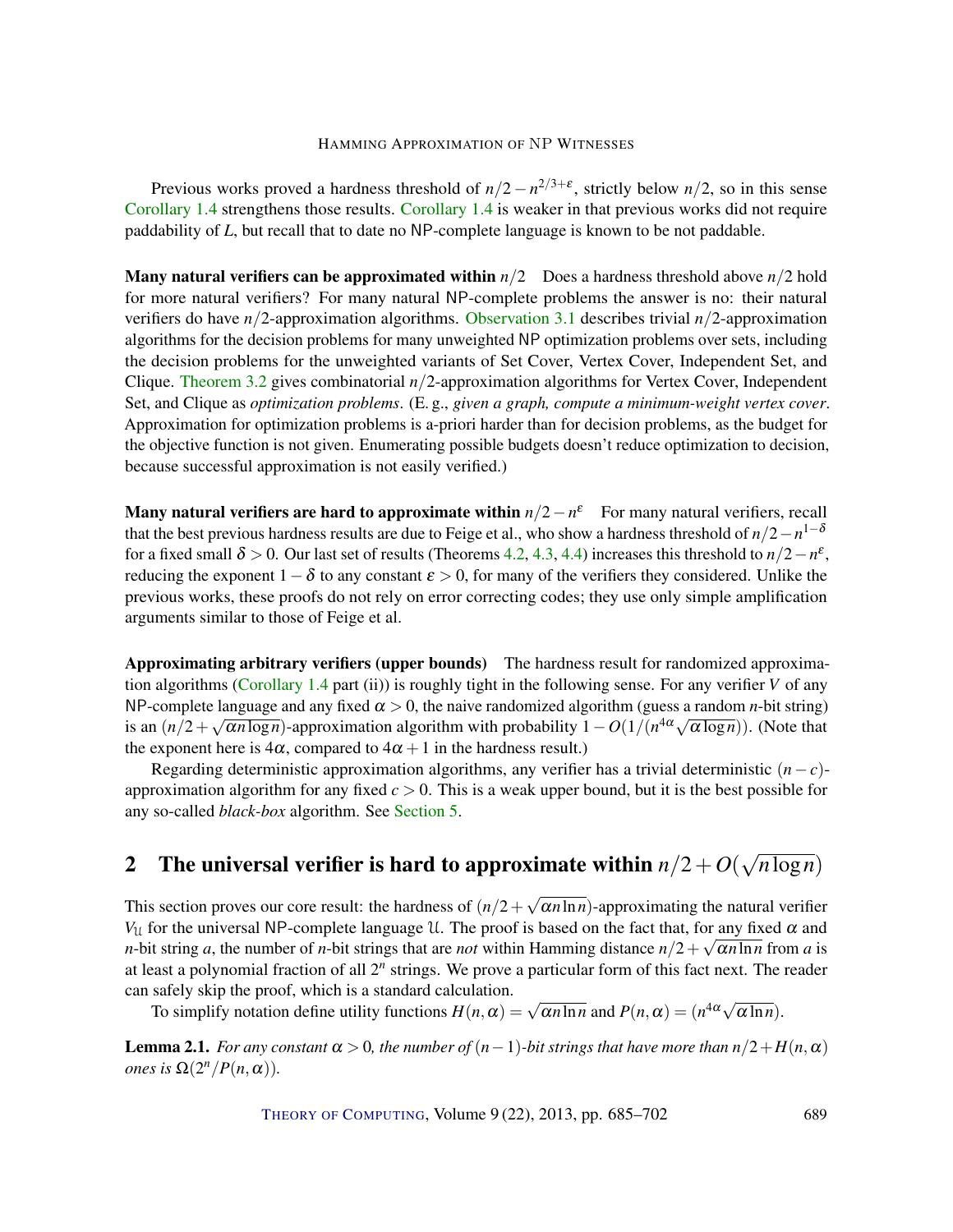*Proof.* Assume for simplicity of notation that *n* is even. (The case when *n* is odd is similar.) We first prove a weaker claim: *the number of n*-bit *strings that have more than*  $n/2 + H(n, \alpha)$  *ones is*  $\Omega(2^n/P(n, \alpha))$ . Then we extend the proof to prove the lemma. √

Let  $H = 1 + \lfloor H(n, \alpha) \rfloor = \Theta$ (  $\overline{n \log n}$ ). Let  $p_i = {n \choose n/2}$  $n \choose n/2+i$ . The number in question in the claim equals  $\sum_{i=L}^{n/2}$  $\int_{i=H}^{n/2} p_i$ . We lower-bound the value of this sum. Consider the ratio between any two successive terms:

$$
\frac{p_{i+1}}{p_i} = \frac{1 - 2i/n}{1 + 2(i+1)/n}
$$

.

For  $i \leq H + n/H = O(H)$ , the ratio is at least  $1 - O(H/n)$ , so  $p_{(H+n/H)}$  (considering the product of the first *n*/*H* + 1 ratios, for *i* ∈ {*H*,*H* + 1,...,*H* + *n*/*H*}) is at least  $p_H(1 - O(H/n))^{O(n/H)} = Ω(p_H)$ . Thus, the first  $n/H$  terms in the sum total  $\Omega((n/H)p_H)$ . A calculation (details below) shows that  $p_H = \Omega(2^n/n^{4\alpha+1/2})$ . Thus, the sum is  $\Omega((n/H)2^n/n^{4\alpha+1/2})$ . Plugging in the definitions of *H* and *P* and simplifying, this value is  $\Omega(2^n/P(n, \alpha))$ , proving the claim.

To prove the lemma, first observe that, following the above calculations, the number of *n*-bit strings with at least  $n/2+H+1$  ones (i. e.,  $\sum_{i=1}^{n/2}$  $\sum_{i=H+1}^{n/2} p_i$  is also  $\Omega((n/H)p_H) = \Omega(2^n/P(n, \alpha))$ . Deleting the first bit from any such string *w* yields an  $(n-1)$ -bit string *w*' that must have at least  $n/2 + H$ . Each such string *w*<sup>*'*</sup> is obtained from at most two strings *w* in this manner. Thus, the number of  $(n-1)$ -bit strings with  $n/2+H$  or more ones is at least half the number of *n*-bit strings with  $n/2+H+1$  or more ones. Thus, both numbers are  $\Omega(2^n/P(n, \alpha))$ , proving the lemma.

Here are the promised details of the calculation that  $p_H = \Omega(n^{-4\alpha - 1/2})$ :

$$
\frac{2^n}{p_H\sqrt{n}} = \frac{2^n}{\binom{n}{n/2+H}\sqrt{n}} = O\left((1-2H/n)^{n/2-H}(1+2H/n)^{n/2+H}\right) = O\left(\exp(4H^2/n)\right) = O\left(n^{4\alpha}\right).
$$

The second step uses Stirling's approximation,  $k! = \Theta((k/e)^k \sqrt{k}$  $\overline{k}$ ), to simplify  $\binom{n}{n/2}$  $\binom{n}{n/2+H}$ , followed by a careful simplification of terms. The third step uses  $(1+a)^b \leq \exp(ab)$  when  $|a| < 1$ .  $\Box$ 

We remark without proof that the bounds in [Lemma](#page-4-0) [2.1](#page-4-0) are tight up to constant factors: a random *n*−1-bit string has more than  $n/2 + H(n, \alpha)$  ones with probability  $\Theta(1/P(n, \alpha))$ .

Here is the core theorem. Recall  $H(n, \alpha) = \sqrt{\alpha n \ln n}$ ,  $P(n, \alpha) = (n^{4\alpha}\sqrt{n})$  $\alpha \ln n$ ), and  $V_{\mathcal{U}}$  is the verifier for the universal NP-compete language U.

<span id="page-5-0"></span>**Theorem 2.2.** *Fix constant*  $\alpha > 0$ *.* 

- *(i) If there is an*  $(n/2 + H(n, \alpha))$ *-Hamming-approximation algorithm A<sub>U</sub> for V<sub>U</sub>, then P=NP.*
- *(ii)* If there is an  $(n/2 + H(n, \alpha))$ -Hamming-approximation algorithm  $A_{\mathfrak{U}}$  for  $V_{\mathfrak{U}}$  that works with *probability*  $1 - O(1/(nP(n, \alpha)))$ *, then* RP=NP.

*Proof.* (i) Assume that there exists  $A_U$  as in the theorem. We show that  $A_U$  can be used to decide U in polynomial time. Since U is NP-complete, it follows that P=NP.

The basic idea is the following. Given  $(V, x, 1<sup>t</sup>)$ , run  $A<sub>U</sub>$  to find a string *a* such that, if any witness exists, then some witness must be "close" to *a*. Eliminate from the universe of candidates all strings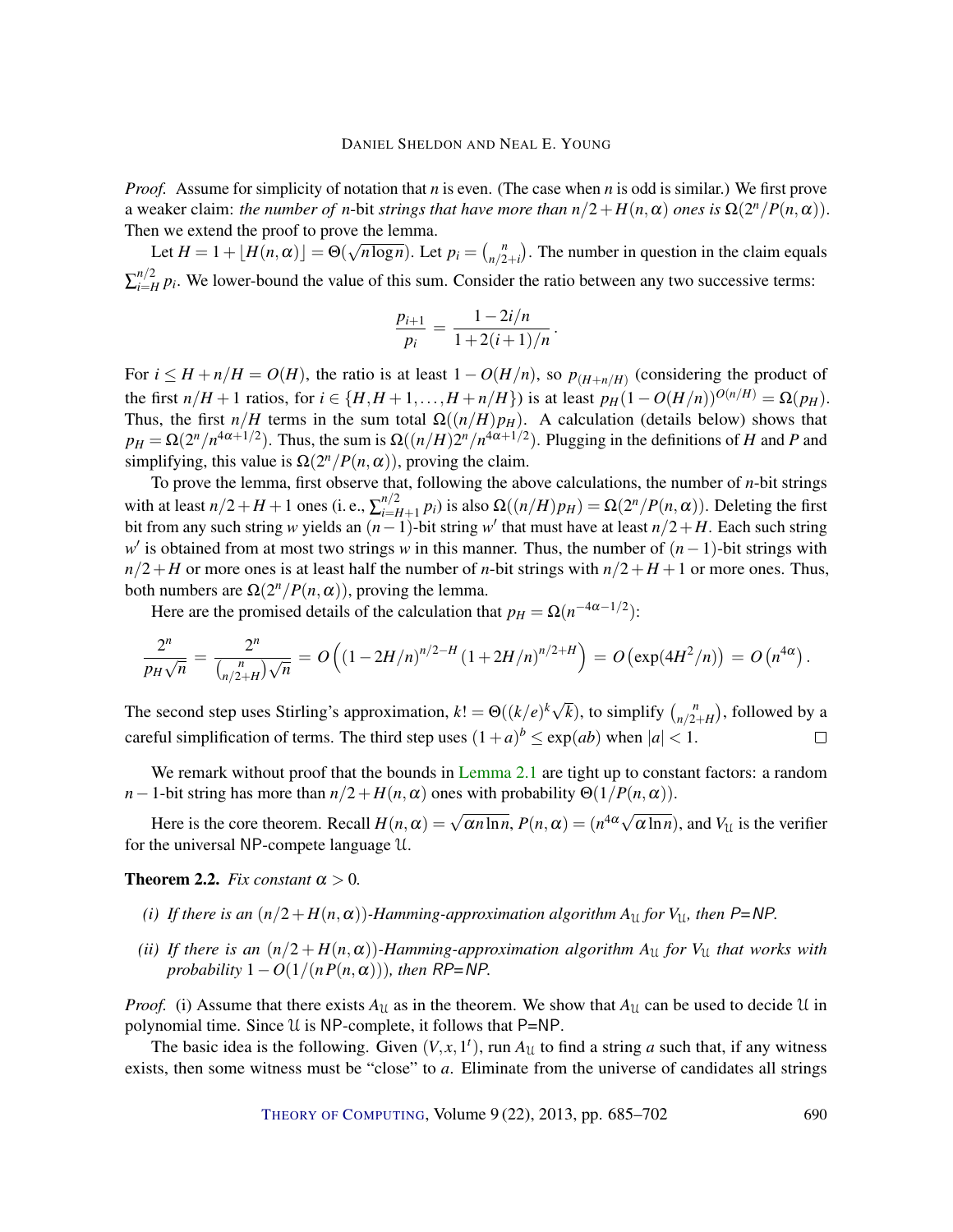that are too far from *a*. By [Lemma](#page-4-0) [2.1,](#page-4-0) this is a polynomial fraction of the universe. Repeat, each time eliminating a polynomial fraction of the remaining candidates. After polynomially many iterations, the universe of possible candidates will have polynomial size. Use the verifier on each one to check if it's a witness.

Of course, calling *A* with the *same* input repeatedly would not eliminate additional candidates. Instead we modify the verifier each iteration. Here are the details. Let  $(V, x, 1<sup>t</sup>)$  be the given possible member of U. As the algorithm iterates, it will modify  $V$  and  $t$ , and it will keep an additional variable  $u$ , which is the current candidate universe size (initially  $2<sup>n</sup>$ ). Given the current universe size  $u$ , the corresponding universe of candidates will be the set containing the *u* lexicographically smallest  $n_u$ -bit strings, where  $n_u$ is  $\lceil \log_2 u \rceil$ . Abusing notation, let  $\lceil u \rceil$  denote this set. (Initially  $\lceil u \rceil$  is  $\lceil 2^n \rceil$ , that is, all *n*-bit strings.) Given any  $n_u$ -bit string *a*, define  $N(a)$ , the *neighborhood* of *a*, to contain all  $n_u$ -bit strings whose Hamming distance to *a* is at most  $n_u/2 + H(n_u, \alpha)$ . (This may include some strings not in the universe [*u*].) The algorithm to decide membership of  $(V, x, 1<sup>t</sup>)$  in U is in [Figure](#page-6-0) [1.](#page-6-0)

 $\mathbf{alg}_{\mathcal{U}}(\text{verifier } V, \text{string } x, \text{string } \mathcal{U})$ : ): *Accepts iff*  $(V, x, 1<sup>t</sup>) ∈ U$  *(that is, iff* ∃*w.*  $(V(x, w)$  *accepts in t steps*).)

|                                                                  | 1. For each $n = 0, 1, 2, , t$ :                                                     | Try each possible witness size n.    |  |
|------------------------------------------------------------------|--------------------------------------------------------------------------------------|--------------------------------------|--|
| 1.1                                                              | Define verifier $W_n(x, w)$ to do the following:                                     | Modify V for precondition in line 3. |  |
| "Accept iff $w \in [2^n]$ and $V(x, w)$ accepts within t steps." |                                                                                      |                                      |  |
| 1.2                                                              | Take T polynomially larger than t, such that $W_n$ necessarily halts within T steps. |                                      |  |
| $\vert 1.3 \vert$                                                | Run check <sub>11</sub> $(n, 2^n, (W_n, x, 1^T))$ .                                  | check $_{1}$ is defined below.       |  |
|                                                                  | 2. Accept $(V, x, 1t)$ if any call to check <sub>U</sub> returned True, else reject. |                                      |  |

check<sub>U</sub>(integer *n*, integer *u*,  $(V, x, 1^t)$ *If precondition met, returns whether*  $\exists w$ . *V*( $x$ , $w$ ) *accepts.* 

3. **precondition:** *V* halts within t steps on any input, and  $\{w | V(x, w)$  accepts is a subset of [u]. 4. if *u* is bounded by a polynomial in *n*: *Base case.* 4.1 Return True if for some  $w \in [u]$ ,  $V(x, w)$  accepts. Otherwise return False. 5. else: 6.1 Let  $a \leftarrow A_{\mathcal{U}}((V, x, 1^t), n_u = \lceil \log_2 2 \rceil)$ *Compute approximate witness, if any witness exists.* 6.2 Let  $u' \leftarrow |[u] \cap \mathcal{N}(a)|$ . *Restrict to smaller universe*  $[u] \cap N(a)$ *.* 6.3 Define bijection  $\phi$  to map the *i*th element of  $[u']$  to the *i*th element of  $\mathcal{N}(a) \cap [u]$ . 6.4 Define verifier  $V_a(x, w')$  to do the following: "Accept iff  $w' \in [u']$  and  $V(x, \phi(w'))$  accepts." 6.5 Take  $t'$  polynomially larger than  $t$  (details in proof) such that  $V_a$  necessarily halts within  $t'$  steps.

6.6 Return check<sub>U</sub> $(n, u', (V_a, x, 1^{t'})$  $( |u'|)$ .

<span id="page-6-0"></span>Figure 1: Definition of algorithm alg<sub>11</sub>, which uses  $A_{11}$  to decide membership in U.

*Correctness.* First we show that, assuming the precondition in line 3 is met, check $u(n, u, (V, x, 1^t))$  is correct. That is, check<sub>U</sub> returns True iff there is a string *w* such that  $V(x, w)$  accepts.

We call such a string *w* a *witness for V*. In contrast, by a *witness for*  $V_{\mathcal{U}}$ , we mean a string *w* such that  $V_{\mathcal{U}}((V, x, 1^t), w)$  accepts, which by definition is a *w* such that  $V(x, w)$  accepts *within t steps*. But note that,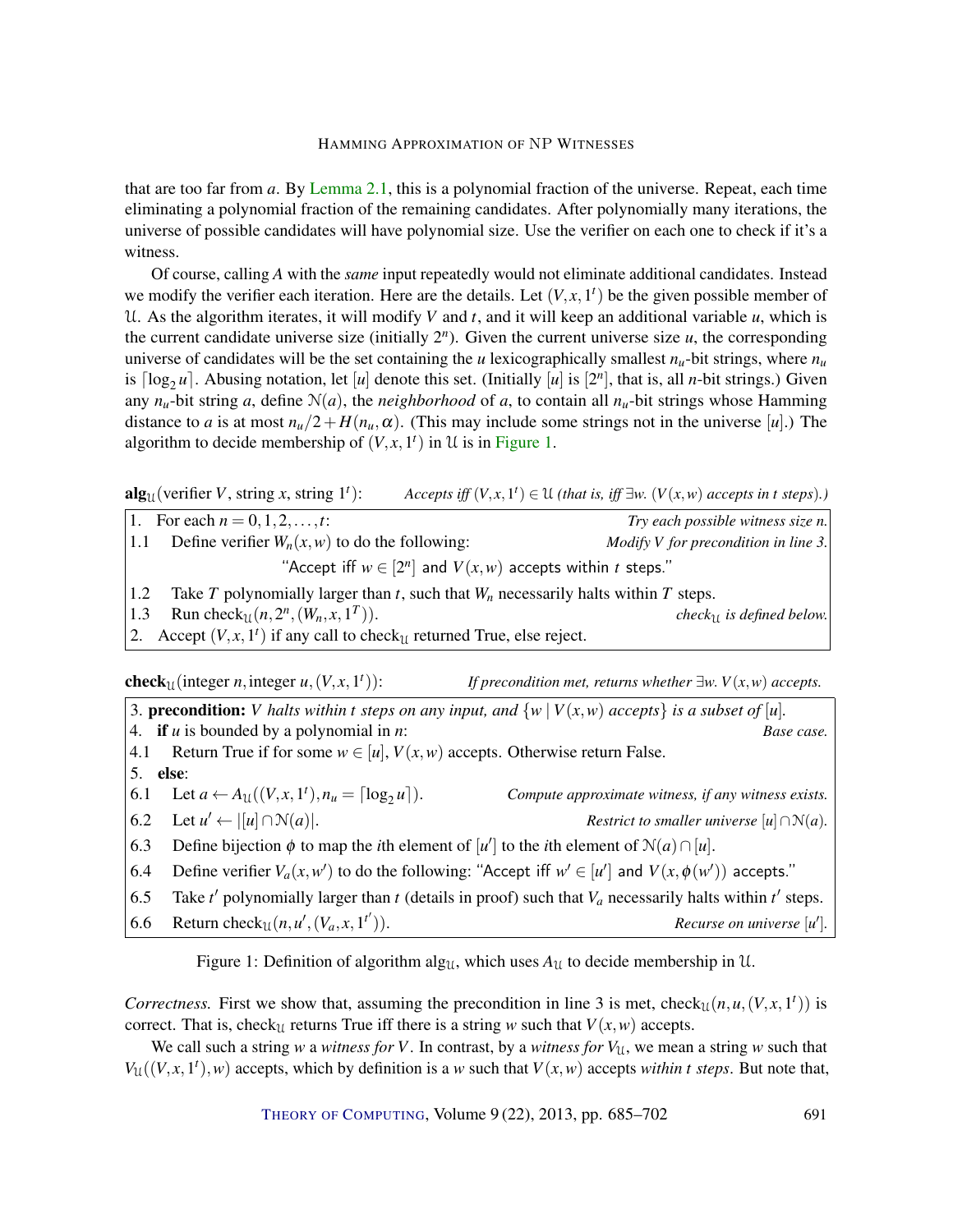by the precondition on *t* in line 3, *w* is a witness for *V* if and only if *w* is a witness for  $V_{\text{U}}$ .

By inspection, if check<sub>U</sub> returns on line 4.1, it is correct. Otherwise, lines 6.1-6.6 are executed, so

|                   | V has a witness                                                          |            |                                                               |
|-------------------|--------------------------------------------------------------------------|------------|---------------------------------------------------------------|
|                   | $\Leftrightarrow$ V has an $n_u$ -bit witness                            |            | By precondition on $[u]$ .                                    |
|                   | $\Leftrightarrow$ $V_{\text{U}}$ has an $n_{\text{U}}$ -bit witness      |            | By precondition on t.                                         |
|                   | $\Leftrightarrow$ $V_{11}$ has a witness w in $\mathcal{N}(a)$ .         | (Line 6.1) | By def. of $A_{11}$ .                                         |
|                   | $\Leftrightarrow$ V has a witness w in $\mathcal{N}(a)$ .                |            | By precondition on t.                                         |
|                   | $\Leftrightarrow$ V has a witness w in $[u] \cap N(a)$                   |            | By precondition on $[u]$ .                                    |
|                   | $\Leftrightarrow$ $V_a$ has a witness w'                                 | (Line 6.4) | By def. of $V_a$ . Note $w' = \phi^{-1}(w)$ .                 |
|                   | $\Leftrightarrow$ check <sub>U</sub> $(n, u', (V_a, x, 1^{t'}))$ accepts | (Line 6.6) | By induction (as precondition is met by $(V_a, x, 1^{t'})$ ). |
| $\Leftrightarrow$ | check <sub>11</sub> $(n, u, (V, x, 1^t))$ accepts.                       | (Line 6.6) | By inspection.                                                |

Thus, check<sub>U</sub> is correct. Correctness of the algorithm alg<sub>U</sub> follows just by inspecting alg<sub>U</sub>. Namely there is a witness such that  $V(x, w)$  accepts within *t* steps iff there is such a witness with *n* bits for some  $n \le t$ . Further,  $V(x, w)$  accepts some *n*-bit witness *w* within *t* steps iff  $W_n(x, w)$  accepts some *w*. Finally, the input  $(n, 2^n, (W_n, x, 1^T))$  meets the precondition for the call to check<sub>U</sub>, so that call correctly determines whether there is a *w* such that  $W_n(x, w)$  accepts.

*Running time.* To disambiguate, let  $(V_0, x, 1^{t_0})$  denote the original input to alg<sub>U</sub>. Below, by "polynomial," we mean polynomial in the length of this input.

We first show that, for any *n*, when alg<sub>U</sub> calls check $u(n, 2^n, (W_n, x, 1^T))$ , it results in only polynomially many recursive calls. Consider an execution of lines 6.1-6.6 of check<sub>U</sub>. Let  $d = n/2 + H(n<sub>u</sub>, \alpha)$ . By [Lemma](#page-4-0) [2.1,](#page-4-0) the number of strings in  $[2^{n_u-1}]$  that have distance more than *d* from the string  $0^{n_u-1}$  is  $\Omega(2^{n_u}/P(n_u, \alpha))$ . By symmetry, the number of strings in  $[2^{n_u-1}]$  have distance more than *d* from the last  $n_u - 1$  bits of *a* is  $\Omega(2^{n_u}/P(n_u, \alpha))$  (using here that  $[2^{n_u-1}]$  contains exactly all  $(n_u - 1)$ -bit strings). By definition of  $n_u$ , we have  $u > 2^{n_u-1}$ , so, for each such string *z*, the  $n_u$ -bit string 0*z* is in [*u*] and has distance at least *d* from *a*. Thus,  $\Omega(2^{n_u}/P(n_u, \alpha))$  strings in [*u*] have distance more than *d* from *a*, so  $u - u' = \Omega(2^{n_u}/P(n_u, \alpha))$ . This implies that check<sub>U</sub> recurses  $O(P(n_u, \alpha))) = O(P(n, \alpha))$  times before  $n_u$ decreases by 1. Since  $1 \le n \le n_u$  throughout, this in turn implies that check<sub>U</sub> recurses  $O(nP(n, \alpha))$  times total.

Next consider how the encoding size of the arguments  $(n, u, (V, x, 1^t))$  grows as the computation progresses. By inspection of alg<sub>U</sub> each triple  $(W_n, x, 1^T)$  has polynomial encoding size. With each recursive call made by check $<sub>U</sub>$ , the size of the encoding of the arguments remains polynomial, because</sub> *u* and  $n_u$  do not increase and, in line 6.4, the encoding of the verifier  $V_a$  is only an additive polynomial larger than the encoding of *V* (the verifier  $V_a$  has encoded in it *V*, along with  $u'$  and  $a$ , which each have  $n_u \le n \le t_0$  bits). We verify below that, when the verifier  $V_a$  runs, the check " $w' \in [u']$ " and the computation of  $\phi(w')$  from w' can be done in polynomial time, so that *t'* is only an additive polynomial larger than *t*. Thus, with each recursive call, the encoding size of the arguments grows by an additive polynomial. Since there are polynomially many calls, the encoding size remains polynomial.

Next we consider the running time of each call check $u(n, u, (V, x, 1^t))$ . First consider the case that lines 6.1-6.6 execute. Line 6.1 executes in polynomial time by the assumption on  $A_{\mathcal{U}}$  (using that the encodings of *V* and *t* are polynomial, as shown above). Implement line 6.2 in polynomial time as follows. Let  $N(s)$  denote the number of  $n_u$ -bit binary strings having string *s* as a prefix and having Hamming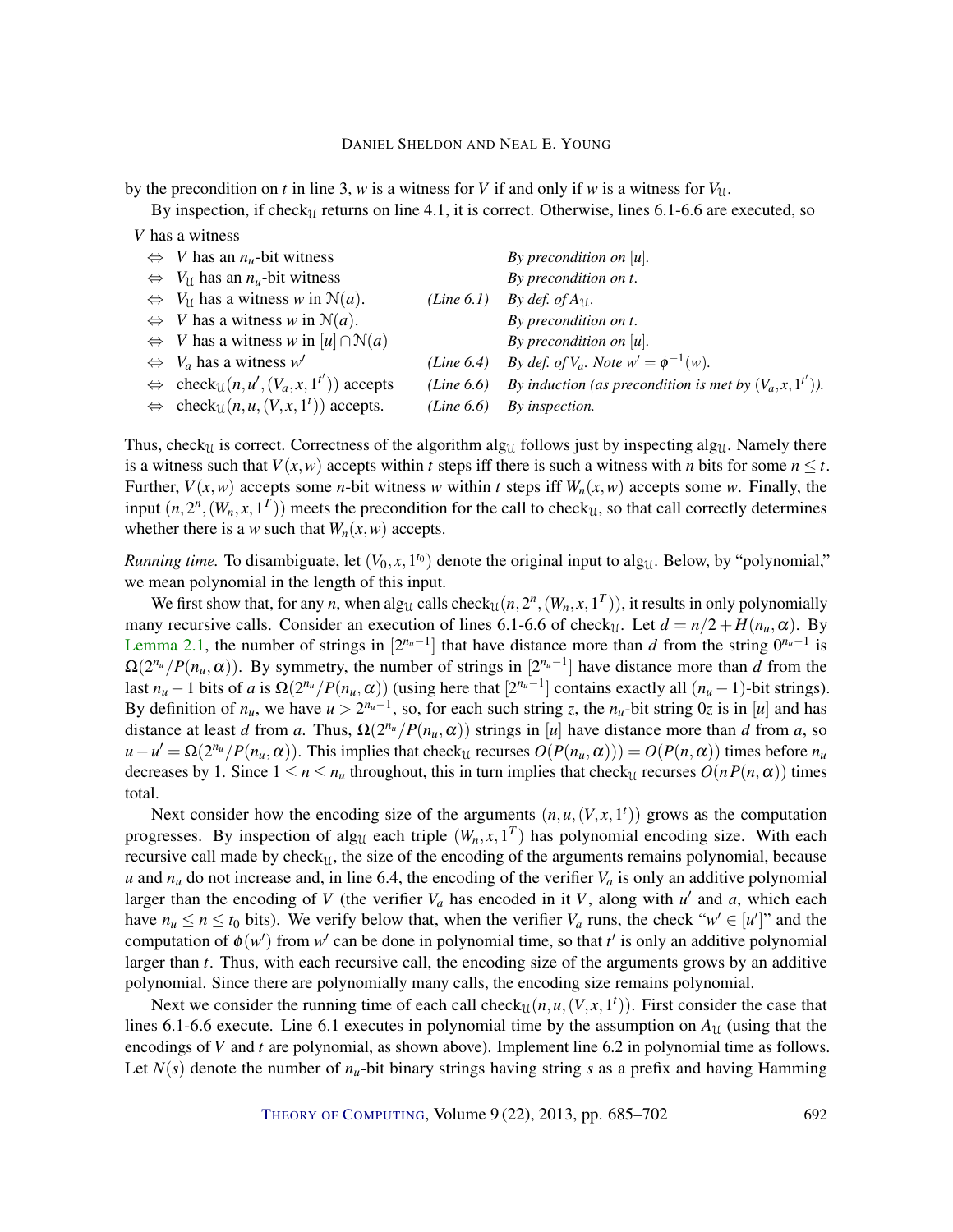distance at most  $d = |n_u/2 + H(n_u, \alpha)|$  to *a*. The first |*s*| bits of such a string agree with *s*; the remaining  $n_u - |s|$  bits differ in up to  $d - \ell$  places from *a*, where  $\ell$  is the Hamming distance between *s* and the first |*s*| bits of *a*. Thus,  $N(s) = \sum_{j=0}^{d-\ell} {n \choose j}$ . Thus, given *s*,  $N(s)$  can be computed in polynomial time. Now, compute  $u'$  in line 6.2 in polynomial time via the identity

$$
u'=\sum_{\ell:b_{\ell}=1}N(b_1b_2\cdots b_{\ell-1}0),
$$

where *b* is the binary representation of *u* (with  $b_1 = 1$  being the most significant bit). (Each string *w* in  $\mathcal{N}(a) \cap [u]$  is lexicographically less than *b*, so is counted by the term for  $\ell$  in the sum where  $\ell = \min\{i | b_i = 1, w_i = 0\}$ .) Each term is computable in polynomial time as described in the previous paragraph, so the sum is computable in polynomial time.

Likewise, in line 6.4, the verifier  $V_a$  can compute  $w = \phi(w')$  given any  $w' \in [u']$  in polynomial time as follows. Abusing notation for just this paragraph, for any binary string *z*, let  $[z]$  denote the set of  $|z|$ -bit binary strings that are lexicographically no larger than *z*. Compute  $i = |w'|$ , the (lexicographic) rank of *w'* in [*u'*] (to do so, use the fact that *w'* is the binary representation of  $i - 1$ ). Then the *w* we want (by definition of  $\phi$ ) is the one with rank *i* within  $\mathcal{N}(a) \cap [u]$ . In other words, *w* is the string such that  $|N(a) ∩ [w]| = i$ . For any string *z*, using the previous paragraph, we can compute  $|N(a) ∩ [z]|$  in polynomial time, so we can use binary search over  $z \in [u]$  (checking  $|\mathcal{N}(a) \cap [z]| \leq i$ ) to find *w* in polynomial time.

Finally, when the base case is reached (line 4.1 is executed) the verifier *V* is actually run on (polynomially many) inputs  $(x, w)$ . Since V halts within *t* steps, and (as argued previously) *t* is polynomial, this step takes polynomial time. This completes the proof for part (i).

*Proof of part (ii).* Assume that  $A_U$  exists as in part (ii) of the theorem statement. Consider using that  $A_U$ directly in the algorithm alg<sub>U</sub> described in the proof for part (i). First consider the case that the resulting algorithm is given a positive instance of U, that is, an instance that has some witness *w*. Let *n* be the length of the witness, and consider the corresponding call to check<sub>U</sub> by alg<sub>U</sub>. As observed in analyzing the number of iterations, for each  $n_u \in \{ |c \log n|, \ldots, n \}$ , this call results in  $O(P(n_u, \alpha))$  recursive calls to check<sub>U</sub> with that  $n_u$ . Each recursive call calls  $A_U$  once. Since  $A_U$  is randomized and (by assumption) has probability  $O(1/n_u P(n_u, \alpha))$  of failure on any input  $((V, x, 1^t), n_u)$ , the probability that none of these calls to  $A_{\mathcal{U}}$  fails is at least

$$
\prod_{n' = c \log n}^{n} \left(1 - O\left(\frac{1}{n' P(n',\alpha)}\right)\right)^{O(1/P(n',\alpha))} \le \exp\left(-O\left(\sum_{n' = 1}^{n} \frac{1}{n'}\right)\right) = \exp(-O(\log n)) = \frac{1}{n^{O(1)}}.
$$

Thus, the algorithm has probability  $1/n^{O(1)}$  of accepting the input. Since the algorithm never has false positives, this shows that  $U \in \mathsf{RP}$ . Since U is NP-complete, the result follows.  $\Box$ 

# 3 Many natural verifiers can be approximated within *n*/2

By [Corollary](#page-3-2) [1.4](#page-3-2) to [Theorem](#page-5-0) [2.2,](#page-5-0) every (paddable) NP-complete problem has *some* verifier that is hard to approximate within  $n/2+O(\sqrt{n\log n})$ . These hard verifiers are not natural verifiers for the problems in question. Next we observe that that natural verifiers can be easier to approximate: for many NP-complete problems, there are *n*/2-approximation algorithms for a natural verifier.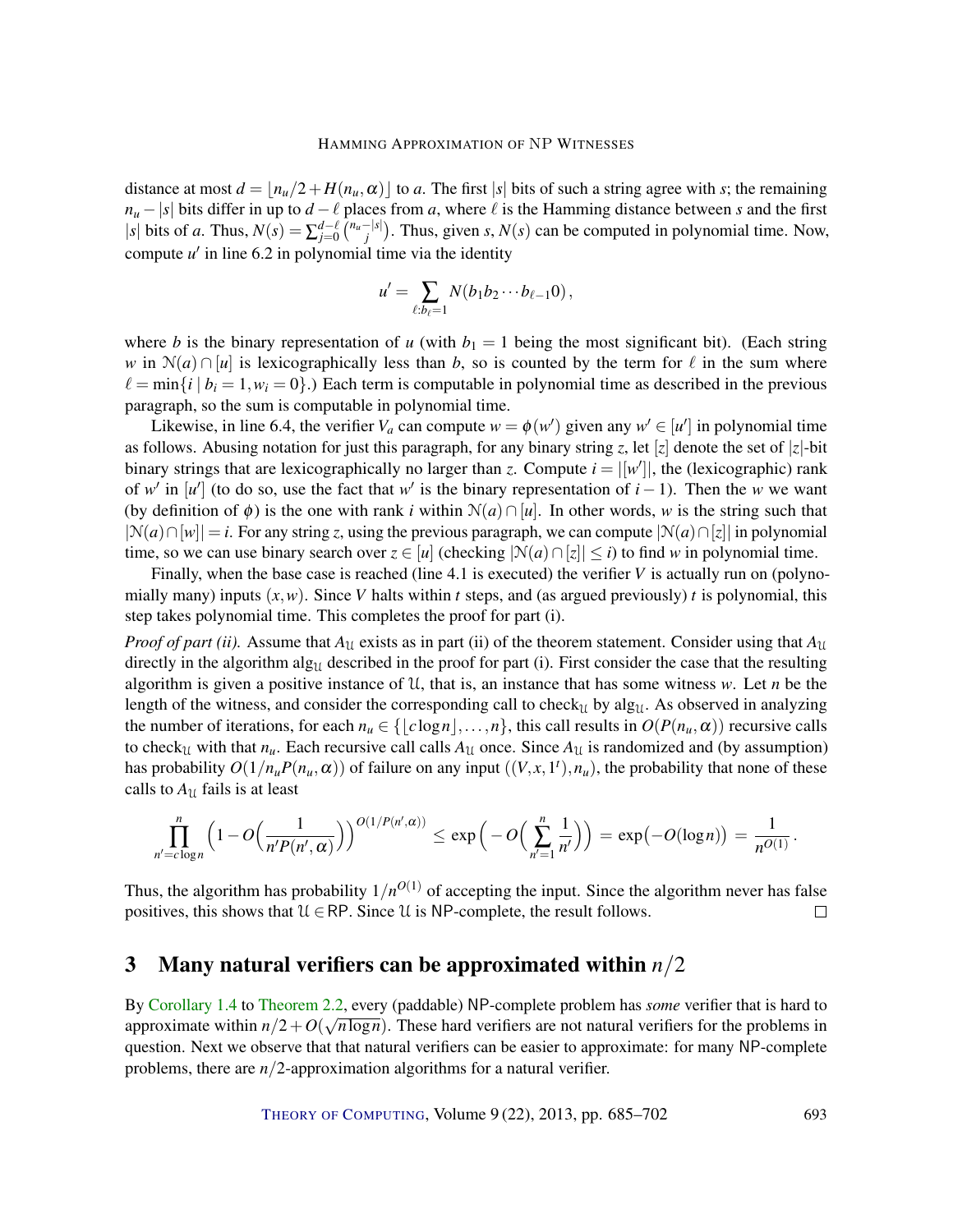As examples of natural verifiers, the natural verifier for 3-SAT uses witnesses that are *n*-bit strings, where the *i*th bit is 1 if the *i*th variable is assigned True. For Vertex Cover (and other optimization problems over subsets), the natural verifier uses witnesses that are *n*-bit strings, where the *i*th bit is 1 if the *i*th vertex is in the cover.

For a few problems, *n*/2-approximation algorithms follow trivially by symmetry. For example, for any instance of not-all-equal 3-SAT (NAE-3SAT), for any satisfying assignment, complementing all the variables also gives a satisfying assignment. Thus, the all-False assignment gives an *n*/2-approximation.

Next focus on decision versions of optimization problems. For intuition, consider the decision version of unweighted Vertex Cover: *Given a graph*  $G = (V, E)$  *and an integer*  $k \leq |V|$ *, does there exist a vertex cover (a subset of vertices incident to every edge) of size at most k? Let*  $n = |V|$  *be the number of vertices.* 

The natural verifier  $V_{VC}$ , on input  $((G, k), C)$ , where  $C \subseteq V$ , accepts iff  $|C| \leq k$  and *C* is a vertex cover. Here is a trivial  $n/2$ -approximation algorithm  $A_{VC}$ : *On input*  $((G = (V, E), k), n)$ *, if*  $k \leq n/2$ *, output the empty set, otherwise output V.* We assume here the natural encoding of the set *C* as an *n*-bit string, whose *i*th bit determines whether *C* contains the *i*th vertex in *V*.

To see that *AVC* is an *n*/2-approximation algorithm, suppose that *G* does have a vertex cover *C* of size at most *k*. Then there also exists a vertex cover *C'* of size exactly *k*. If  $k \leq n/2$ , then  $|C'| \leq n/2$ , so *C*<sup> $\prime$ </sup> has Hamming distance at most  $n/2$  from the empty set. Otherwise  $k > n/2$  and  $|C'| > n/2$ , so *C*<sup> $\prime$ </sup> has Hamming distance at most *n*/2 from *V*.

The same idea gives *n*/2-approximation algorithms for the unweighted versions of similarly structured NP-complete problems such as Set Cover, Independent Set, and Clique. (The latter two are maximization problems, but the idea is the same.)

<span id="page-9-0"></span>**Observation 3.1.** Consider any NP verifier  $V_1$  that, on input  $((I, k), w)$ , accepts only if *w* is the natural encoding of a subset *S* of some *n*-element universe  $U(I)$  such that  $|S| \leq k$ , or any NP verifier  $V_2$  that, on input  $((I, k), w)$ , accepts only if *w* is the natural encoding of a subset *S* of some *n*-element universe  $U(I)$ such that  $|S| \geq k$ .

Any such verifier  $V_1$  or  $V_2$  has an  $(n/2)$ -Hamming-approximation algorithm.

(Note that "only if" in the observation is not "if and only if.")

[Observation](#page-9-0) [3.1](#page-9-0) applies to many problems (unweighted Vertex Cover, Independent Set, Clique, Set Cover, Feedback Vertex Set, and, e. g., Hamiltonian Path if the witness is encoded as an edge set), but it is somewhat unsatisfying in that it is an artifact of the fact that the problems are presented as *decision* problems, and not in their more natural *optimization* form. For example, the optimization form of unweighted Vertex Cover is, *given a graph G, compute a Vertex Cover C of minimum size*. In this context, by a *d*(*n*)*-approximation algorithm*, we mean a polynomial-time algorithm that, given just *G* and *n* (but not the size of the desired cover!) outputs a subset *S* of the *n* vertices, where *S* has Hamming distance at most *d*(*n*) from some *minimum-size* vertex cover.

<span id="page-9-1"></span>Theorem 3.2. *There are n*/2*-Hamming-approximation algorithms for the optimization versions of unweighted Vertex Cover, Independent Set, and Clique.*

*Proof.* The algorithms for Independent Set and Clique work by standard reductions to Vertex Cover. The algorithm for Vertex Cover is based on a classic result of Nemhauser and Trotter.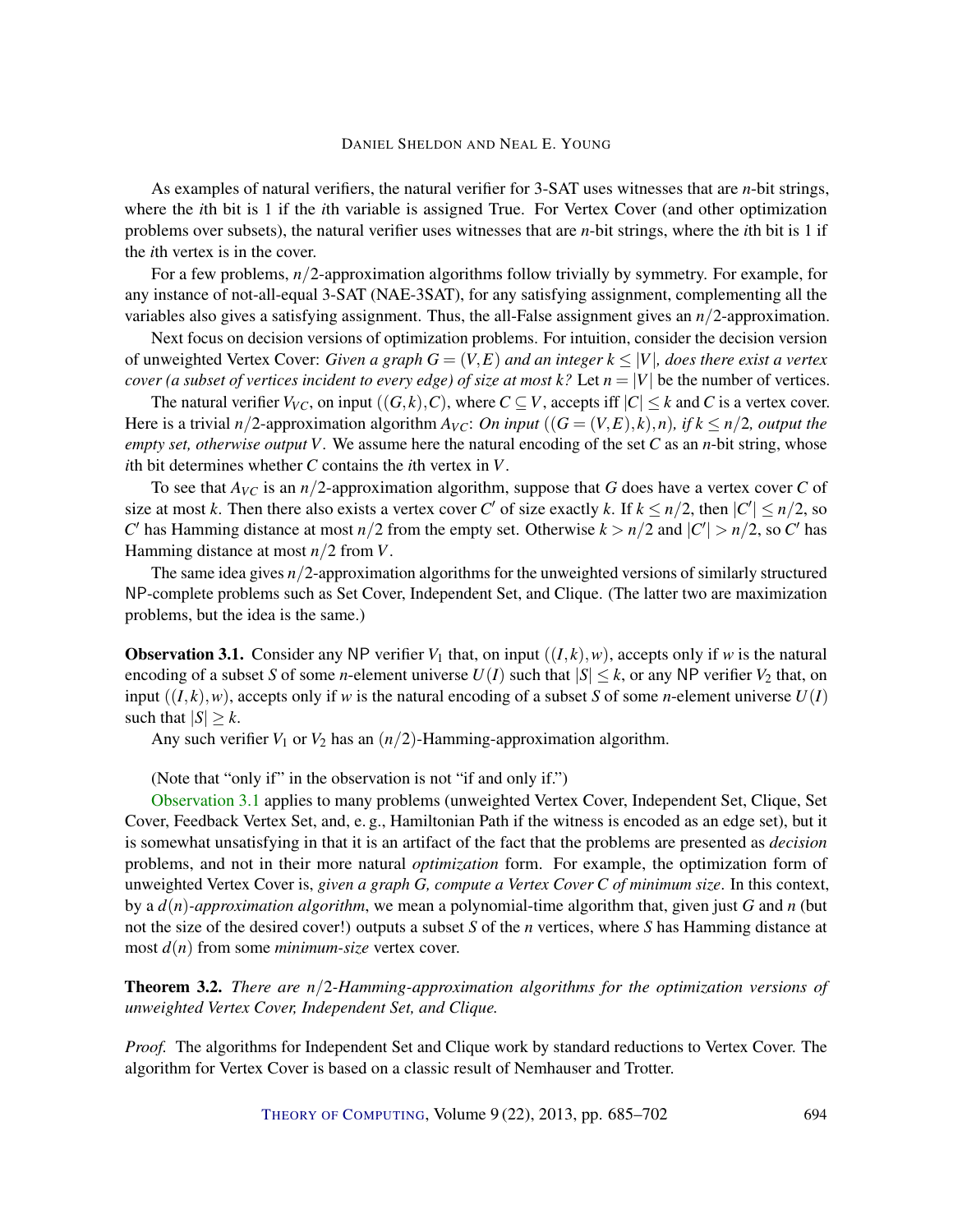<span id="page-10-2"></span><span id="page-10-0"></span>Proposition 3.3 ([\[9,](#page-16-4) [7\]](#page-15-6)). *Fix any instance I of Vertex Cover. Let y be any (minimum cost) basic feasible solution to the linear program relaxation of the standard integer linear program for I. Then, for each vertex v*, the variable  $y_y$  has value in  $\{0, 1/2, 1\}$ , and there exists an optimal vertex cover  $C^*$  that has the *following property. For each vertex v, if*  $y_v = 0$ *, then*  $v \notin C^*$ *, while if*  $y_v = 1$ *, then*  $v \in C^*$ *.* 

The *n*/2-approximation algorithm for the optimization form of unweighted Vertex Cover is as follows: *Given the instance G, compute the minimum-cost basic feasible solution y, then output the set of vertices*  $S = \{v \in V \mid y_v > 0\}.$ 

Since the basic feasible solution *y* can be computed in polynomial time, the algorithm clearly runs in polynomial time. Next we prove the approximation guarantee. Let  $C^*$  be the optimal vertex cover from [Proposition](#page-10-0) [3.3.](#page-10-0) Since there is a feasible solution of cost  $|C^*|$  to the linear program, while *y* is a minimum-cost solution, it follows that  $|C^*| \ge \sum_i y_i$ . The choice of *S* implies  $\sum_i y_i \ge |S|/2$ . Thus,  $|C^*| \ge |S|/2.$ 

The choice of *S* also implies that  $C^* \subseteq S$ . This and  $|C^*| \geq |S|/2$  imply that *C* is within Hamming distance  $|S|/2$  (which is at most  $n/2$ ) from  $C^*$ .

This proves the approximation guarantee for Vertex Cover. The other problems follow, because the standard reductions between these problems preserve Hamming approximation. Here are the details:

The *n*/2-approximation algorithm for Independent Set is as follows: *Given the instance G, run the n*/2*-approximation algorithm for Vertex Cover. Let S be the output. Return the complement of S, i. e., S* = *V* −*S.* The output is an *n*/2-approximation because a vertex set *I* <sup>∗</sup> ⊆ *V* is a maximum independent set if and only if its complement  $\overline{I}^* = V - I^*$  is a minimum vertex cover.

The  $n/2$ -approximation algorithm for Clique is as follows: *Given the instance*  $G = (V, E)$ *, compute the complement graph*  $G' = (V, \overline{E})$  *with the same vertex set but whose edge set is the complement of*  $E$ . *Run the n*/2*-approximation algorithm for Independent Set on G* 0 *. Let S be the output. Return S.* The output is an *n*/2-approximation because a vertex set is a maximum clique in *G* if and only if it is a maximum independent set in  $\overline{G}$ .  $\Box$ 

# 4 Many natural verifiers are hard to approximate within *n*/2−*n* ε

This section describes how to strengthen many of the hardness results of Feige et al., to show that, for many of the natural verifiers that they consider, (for any  $\varepsilon > 0$ , assuming P $\neq$ NP) there are no  $(n/2 - n^{\varepsilon})$ approximation algorithms. The proofs here are elementary padding arguments, similar in spirit to the those of Feige et al.

The proofs use the following standard observation:

### <span id="page-10-1"></span>Observation 4.1.

- (i) If the following problem has a polynomial-time algorithm, then P=NP: Given a 3-SAT formula, find a *feasible value* for the first variable in the formula, if one exists.
- (ii) If there is a randomized polynomial-time algorithm that solves any *n*-variable instance of the above problem with probability  $1/2 + 1/n^c$  for any fixed  $c > 0$ , then RP=NP.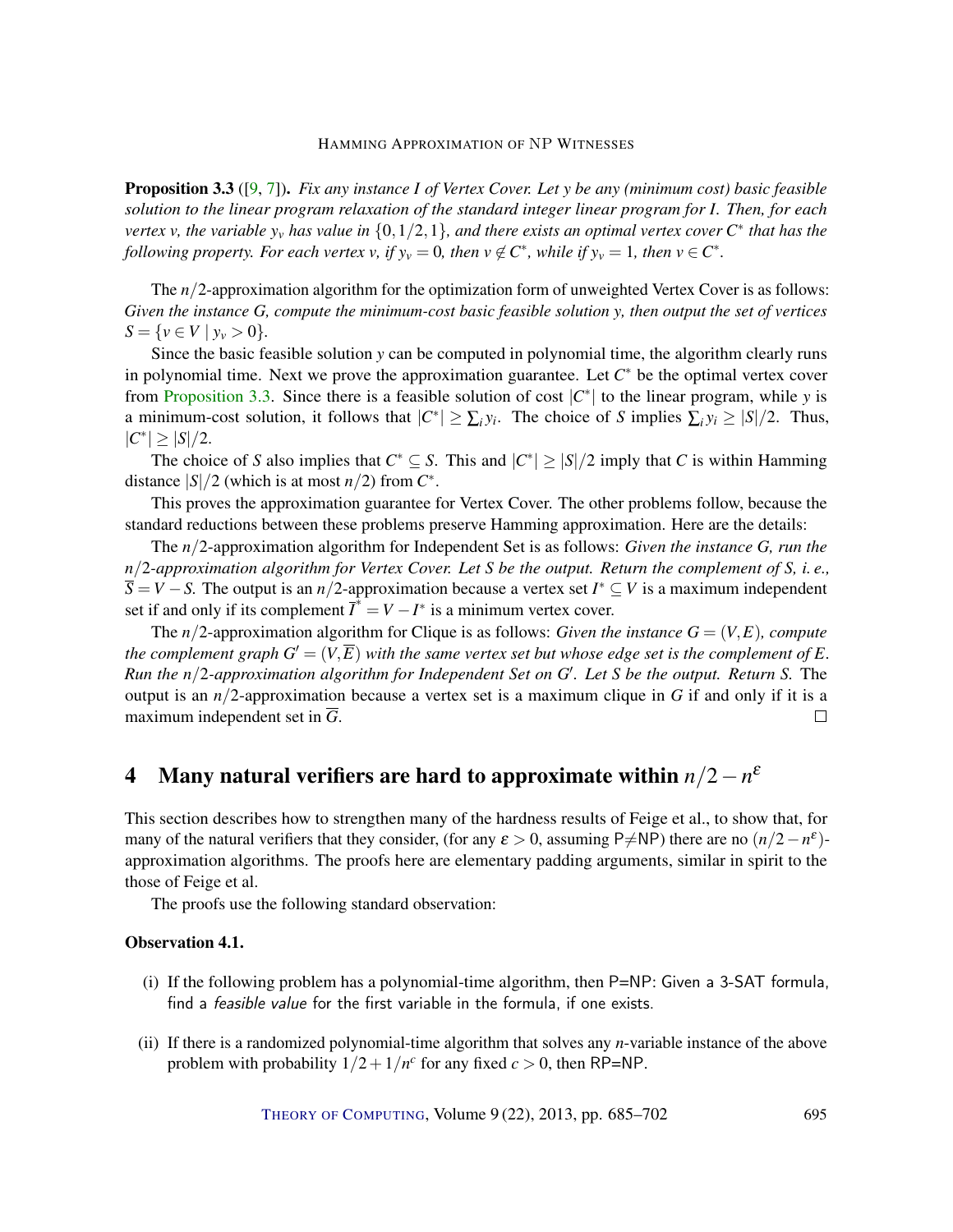If the formula is satisfiable, a *feasible* value for the variable is one that is consistent with some satisfying assignment. (If the formula is not satisfiable, any value can be found.)

Part (i) holds by standard arguments. To see why part (ii) is true, note that the randomized algorithm could be used to find a satisfying assignment of a given formula with high probability: to determine the likely value of the first variable, run the randomized algorithm, say,  $n^{c+2}$  times, then take the majority value—this standard amplification trick boosts the probability of finding a feasible value to at least  $1-1/n^2$ . Then substitute the likely feasible value for the variable, simplify the formula, then recurse. This would find a full satisfying assignment with probability at least  $1 - O(1/n)$  in polynomial time, showing that RP=NP.

We start by showing hardness of approximating the natural 3-SAT verifier:

### <span id="page-11-0"></span>**Theorem 4.2.** *Fix any constants*  $\varepsilon, c > 0$ .

- (*i*) If the natural verifier for 3-SAT has an  $(n/2 n^{\epsilon})$ -Hamming-approximation algorithm A, then P*=*NP*.*
- *(ii) If that verifier has a randomized* (*n*/2−*n* ε )*-Hamming-approximation algorithm A working with* probability  $1/2 + 1/n^c$ , then  $RP = NP$ .

*Proof. (i)* The proof is an elementary amplification argument.

Assume without loss of generality that  $1/\varepsilon$  is an integer (otherwise replace  $\varepsilon$  by  $1/[1/\varepsilon]$ ).

Assume the algorithm *A* in the statement of [Theorem](#page-11-0) [4.2](#page-11-0) exists. Given any 3-SAT formula  $\psi$ , we compute, in polynomial time, a feasible value for the first variable *z* as follows.

To  $\psi$ , add  $N = n^{1/\varepsilon}$  copies of *z*. Specifically, add new clauses  $(z^1 = z) \wedge (z^2 = z) \wedge \cdots \wedge (z^N = z)$ (where  $a = b$  is shorthand for  $(a \vee \overline{b}) \wedge (\overline{a} \vee b)$ , and  $z^1, z^2, \ldots, z^N$  are new variables). This gives a formula  $\psi'$  with  $n' = n + n^{1/\varepsilon}$  variables, essentially preserving any satisfying assignments, but forcing the  $n^{1/\varepsilon}$ added variables to take the same value as *z* in any satisfying assignment.

Run the approximation algorithm *A* on  $\psi'$ , and let *a'* be the returned value. If  $\psi'$  is satisfiable, then *a*<sup> $d$ </sup> achieves Hamming distance at most  $n'/2 - (n')<sup>ε</sup>$  to an assignment *w*<sup> $\prime$ </sup> satisfying  $ψ'$ . That is, *a*<sup> $\prime$ </sup> agrees with w' on at least  $n'/2 + (n')^{\varepsilon} > n^{1/\varepsilon}/2 + n$  variables. To do so, even if *x* agrees with w' on *all n* of the original variables, it would still have to agree with  $w'$  on more than *half*  $(n^{1/\epsilon}/2)$  of the duplicates of z. Thus, the majority value of the duplicate variables in  $a'$  (true or false, whichever  $a'$  assigns to more duplicates) must be the value that  $w'$  assigns to *z*. This value must also be a feasible value for *z* in  $\psi$  (if one exists).

Thus, if *A* exists, then one can compute a feasible value for *z* in  $\psi$  (if one exists) in polynomial time. By [Observation](#page-10-1) [4.1,](#page-10-1) then, P=NP.

*(ii)* Assume the algorithm *A* exists, and use it as in the proof for part (i). Given the formula  $\psi$  with *n* variables, call *A* on the formula  $\psi'$  with *n'* variables, where  $n' = n + n^{1/\epsilon}$ . By the properties of *A* assumed in the theorem, the probability that the call succeeds in finding a feasible value for *z* (if one exists) is  $1/2+1/(n')^c \geq 1/2+1/n^{O(c/\epsilon)}$ . Thus, by [Observation](#page-10-1) [4.1](#page-10-1) (b), RP would equal NP.  $\Box$ 

Next we sketch how the same idea applies to other problems.

<span id="page-11-1"></span>**Theorem 4.3.** *Fix any constant*  $\varepsilon > 0$ *.*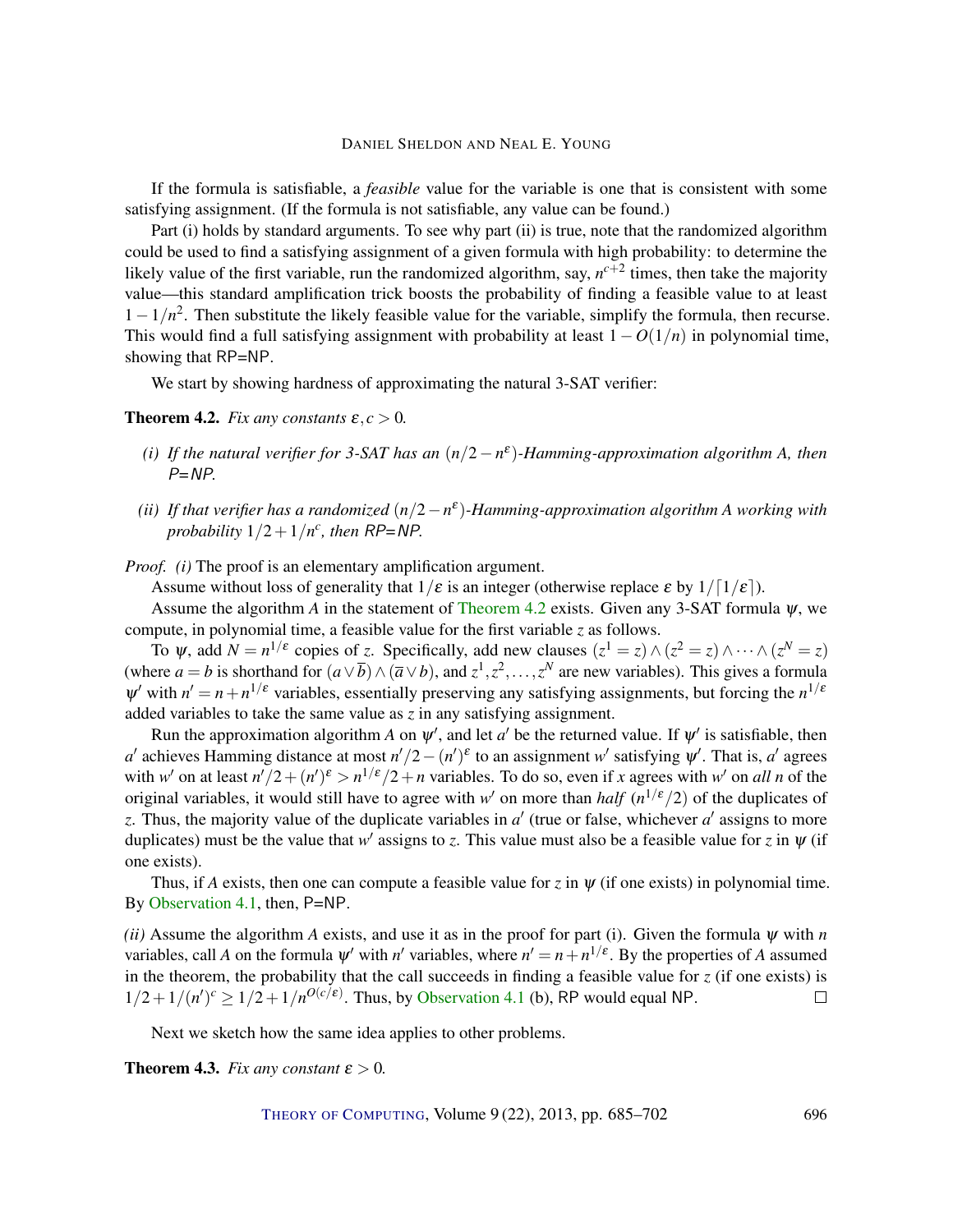- *(i)* If the natural verifier for unweighted Vertex Cover, Independent Set, or Clique has an  $(n/2 n^{\varepsilon})$ -*Hamming-approximation algorithm, then* P*=*NP*.*
- *(ii) If any of these verifiers has a randomized* (*n*/2−*n* ε )*-Hamming-approximation algorithm working with probability*  $1/2 + 1/n^c$ , then  $RP = NP$ .

*Proof.* (i) We sketch the proof for Vertex Cover. The rest follow via standard reductions, from Vertex Cover to Independent Set and from Independent Set to Clique, as these reductions preserve Hamming approximation.

Suppose such an algorithm *A* exists. Given a graph  $G = (V, E)$  with *n* vertices, a non-isolated vertex  $v \in V$ , and the minimum size, *k*, of any vertex cover in *G*, we will use *A* to determine in polynomial time either (a) that *G* has a size-*k* vertex cover containing *v*, or (b) that *G* has a size-*k* vertex cover not containing *v*. By standard arguments, if this can be done in polynomial time, then P=NP.

Determine (a) or (b) as follows. Construct graph  $G'$  from  $G$  by adding a copy  $v'$  of  $v$  (with edges to all neighbors of *v*), and a path *P* (of new vertices) connecting *v* to *v'*, so that |*P*| (the number of edges in *P*) is even and roughly equals  $n^{1/\epsilon}$ . Let  $n' = n + |P|$  be the number of vertices in *G'*, and let  $k' = k + |P|/2$ . Denote the successive vertices on path *P* as  $v = v_0, v_1, v_2, \dots, v_{|P|} = v'$ . Let  $P_0$  contain the "even" vertices  $v_2, \ldots, v_{|P|} = v'$  (not including *v*). Let *P*<sub>1</sub> contain the "odd" vertices  $v_1, v_3, \ldots, v_{|P|-1}$ .

Run *A* on the instance  $\langle G', k' \rangle$  and let  $C_A$  (interpreted as a vertex set) be the output. Define the Hamming distance of  $C_A$  to  $P_i$  ( $i \in \{0,1\}$ ) to be the number of vertices  $v \in P$  that are in exactly one of the two sets *CA*, *P<sup>i</sup>* . Return *(a) G has a size-k vertex cover containing v* if the Hamming distance from *C<sup>A</sup>* to *P*<sup>0</sup> is less than the Hamming distance from *C<sup>A</sup>* to *P*1. Otherwise, return *(b) G has a size-k vertex cover not containing v.*

To finish the proof we sketch why this procedure is correct. Let  $C'$  be any minimum-size vertex cover of  $G'$ . By standard arguments,  $C'$  has size  $k'$  and one of two cases holds:

**Case (1)**  $C' = C \cup P_0$  where *C* is a size-*k* vertex cover of *G* and  $v \in C$ , or

**Case** (2)  $C' = C \cup P_1$  where *C* is a size-*k* vertex cover of *G* and  $v \notin C$ .

By assumption,  $C_A$  has Hamming distance at most  $n'/2 - (n')^{\varepsilon}$  to some such  $C'$ . That is,  $C_A$  agrees with *C*<sup> $\prime$ </sup> on at least  $n'/2 + (n')^{\varepsilon} > n^{1/\varepsilon}/2 + n$  vertices. Thus, focusing just on vertices in *P*, *C<sub>A</sub>* agrees with *C*<sup> $\prime$ </sup> on more than half of the vertices in *P*.

If Case (1) above occurs for *C*<sup> $\prime$ </sup>, then the Hamming distance from *C*<sup> $\prime$ </sup> to  $P_0$  must be less than  $|P|/2$ , so the Hamming distance from C' to  $P_1$  must be more than  $|P|/2$ , so the algorithm returns *(a) G has a size-k vertex cover containing v*. This is correct, given that Case (1) occurs.

By a similar argument, if Case (2) occurs, then the algorithm returns *(b) G has a size-k vertex cover not containing v*, which is correct in this case.

This proves part (i). The proof for part (ii) follows just as part (ii) of [Theorem](#page-11-0) [4.2](#page-11-0) follows from part  $\Box$ (i) in the proof of [Theorem](#page-11-0) [4.2.](#page-11-0)

<span id="page-12-0"></span>**Theorem 4.4.** *Fix any constants*  $\varepsilon, c > 0$ *.* 

*(i) Suppose that, for unweighted, directed Hamiltonian Cycle, the verifier that uses edge-subsets for witnesses has an*  $(n/2 - n^{\varepsilon})$ *-Hamming-approximation algorithm. Then*  $P=NP$ *.*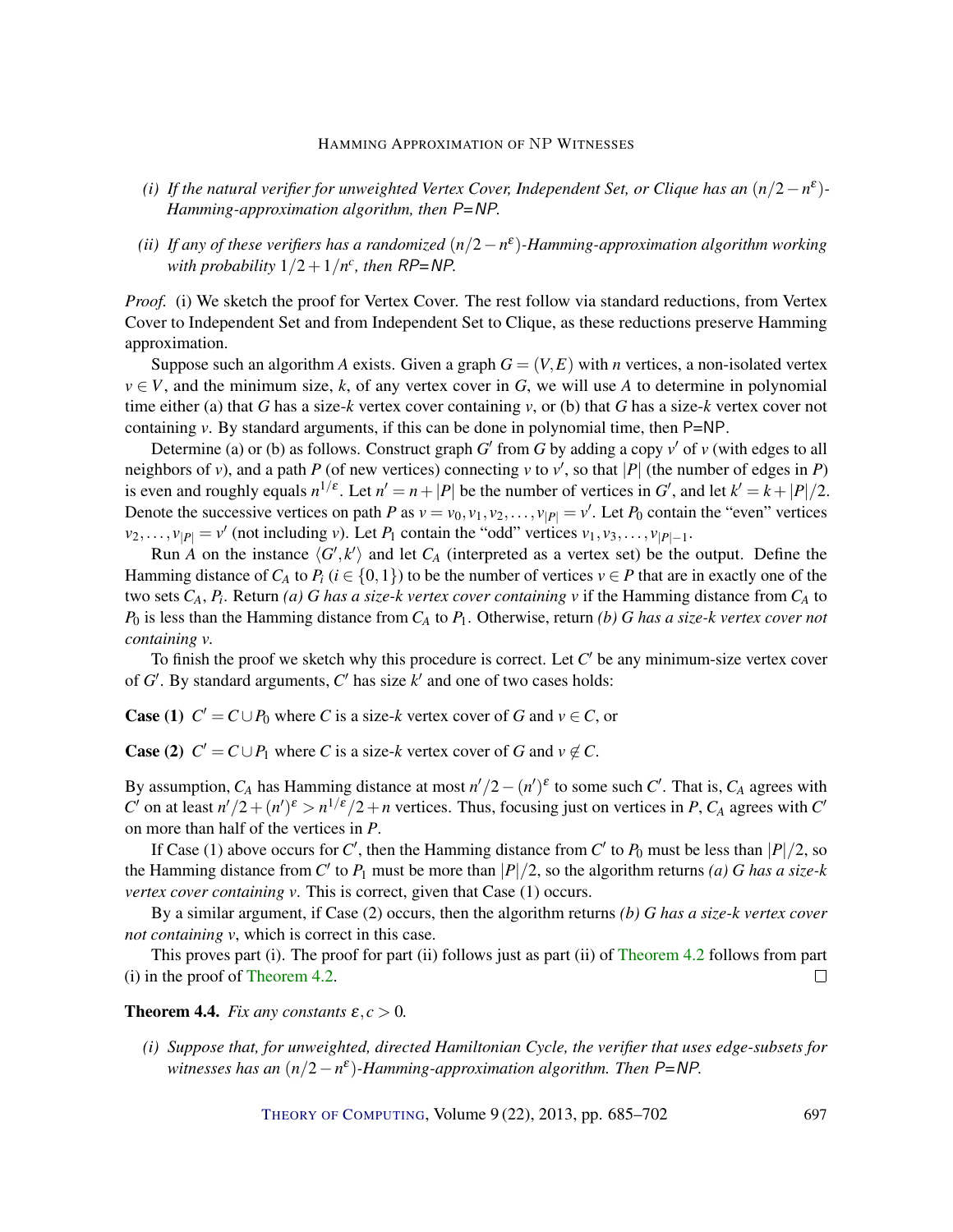# <span id="page-13-0"></span>*(ii)* Suppose that verifier has a randomized  $(n/2 - n^{\epsilon})$ -Hamming-approximation algorithm that works *with probability*  $1/2 + 1/n^c$ *. Then RP=NP.*

*Proof. (i)* Consider any polynomial-time reduction from 3-SAT to unweighted, directed Hamiltonian Cycle. By definition, such a reduction works as follows. Given a 3-SAT formula  $\psi$ , the reduction produces, in polynomial time, a directed graph  $G = (V, E)$  such that *G* has a Hamiltonian cycle if and only if  $\psi$  is satisfiable; further, given any Hamiltonian cycle *C* in *G*, the reduction describes how to compute an assignment  $A(C)$  satisfying  $\psi$  in polynomial time.

There exist well known reductions (e. g., see [\[11\]](#page-16-5)) such that  $\psi$ , *G*, and  $A(\cdot)$  have the following further properties. For any variable *z* in  $\psi$ , there are a pair of edges  $(u, v)$  and  $(v, u)$  such that, for any Hamiltonian cycle *C*, either *C* contains  $(u, v)$  and  $A(C)$  assigns  $z = True$ , or *C* contains  $(v, u)$  and  $A(C)$  assigns  $z =$ False.

Assume the algorithm *A* from the observation exists. We describe below how to modify any reduction with the above properties so as to solve the following problem in polynomial time: *Given a 3-SAT formula* ψ*, determine a feasible value for the first variable in* ψ *(if any exists*). By [Observation](#page-10-1) [4.1,](#page-10-1) this is enough to prove P=NP.

Given  $\psi$ , apply the reduction with the above properties to compute the graph  $G = (V, E)$ . Then, for the first variable, say, *z* in  $\psi$ , let  $(v, v')$  and  $(v', v)$  be the two edges in *G* for *z* as described above. Replace the edges  $(v, v')$  and  $(v, v')$ , respectively, with paths  $P_0 = (v = v_0, v_1, v_2, \dots, v_k, v_{k+1} = v')$  and  $P_1 = (v, v_k, v_{k-1}, \ldots, v_1, v')$ , where  $v_1, v_2, \ldots, v_k$  are new vertices and  $k = n^{1/\varepsilon}/2$ , where  $n = |E|$  is the number of edges in *G*. Say that each edge  $(v_i, v_{i+1})$  is a *duplicate* of  $(v, v')$ , and that each edge  $(v_{i+1}, v_i)$ is a duplicate of  $(v', v)$ . Let  $P = P_0 \cup P_1$  be the set of all duplicate edges. Call the resulting graph *G'*, and let  $n' = n + n^{1/\varepsilon}$  be the number of edges in *G'*.

Run the algorithm  $A$  on  $G'$ , and let  $P'$  be the output (interpreted as an edge set). Define the Hamming distance from  $P'$  to  $P_i$  (for  $i = 0, 1$ ) to be the number of edges  $e$  in  $P$  that are in exactly one of the two sets  $P'$ ,  $P_i$ . If the Hamming distance from  $P'$  to  $P_0$  is less than the Hamming distance from  $P'$  to  $P_1$ , then return *(a) The value True is feasible for the variable z* and otherwise return *(b) The value False is feasible for the variable z*.

To finish, we prove that this procedure determines a feasible value for *z*, if there is one.

Assume that there is a feasible value for *z* (that is, that  $\psi$  is satisfiable). The output  $P'$  of *A* then has Hamming distance at most  $n'/2 - (n')^{\varepsilon}$  to some Hamiltonian cycle *C'* in *G'*. That is, *P'* agrees with some *C*<sup> $\prime$ </sup> on at least  $n'/2 + (n')^{\epsilon} > n^{1/\epsilon}/2 + n$  edges. Thus, *P*<sup> $\prime$ </sup> agrees with *C*<sup> $\prime$ </sup> on strictly more than  $n^{1/\epsilon}/2$  (half) of the edges in *P*. By the properties of the reduction, one of two cases holds:

- **Case 1.**  $C' \cap P = P_0$ , and True is a feasible value for *z*. In this case, the Hamming distance from P' to  $P_0$ must be less than  $|P|/2$ , so the Hamming distance from  $P'$  to  $P_1$  must be more than  $|P|/2$ , so the procedure returns *(a) The value True is feasible for the variable z*, which is correct.
- **Case 2.**  $C' \cap P = P_1$ , and False is a feasible value for *z*. By similar reasoning, the procedure is correct in this case as well.

This proves part (i). The proof for part (ii) follows just as part (ii) of [Theorem](#page-11-0) [4.2](#page-11-0) follows from part (i) in the proof of [Theorem](#page-11-0) [4.2.](#page-11-0)  $\Box$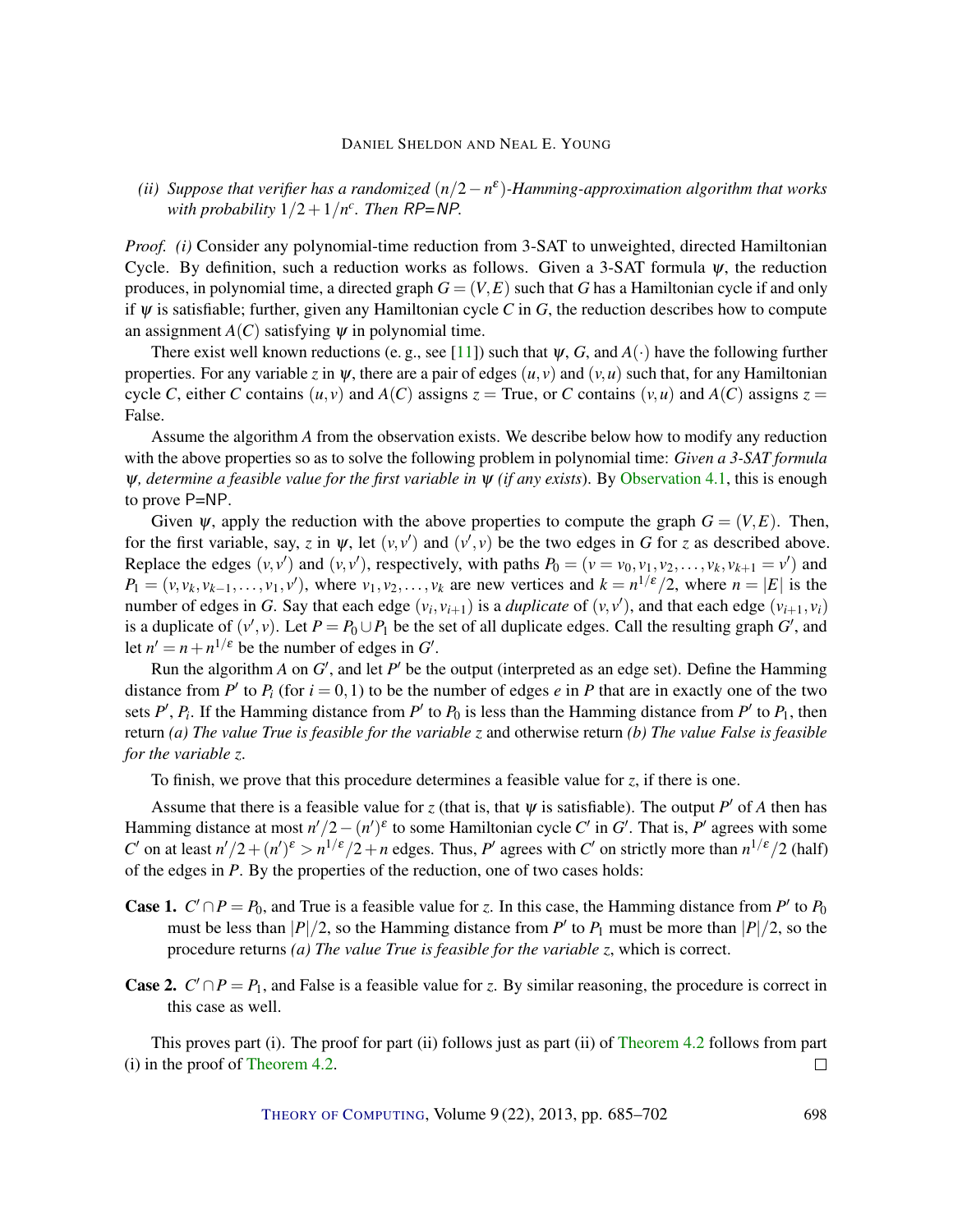# <span id="page-14-0"></span>5 Black-box algorithms for approximating arbitrary verifiers

By Facts [1.2](#page-3-0) and [1.3,](#page-3-1) the problem of approximating arbitrary NP verifiers is equivalent to the problem of approximating the verifier  $V_{\mathcal{U}}$  for the universal NP-complete language  $\mathcal{U}$ .

*Randomized algorithms.* The best randomized approximation algorithm for  $V_{\mathcal{U}}$  that we know of is the trivial algorithm: guess *n* random bits. By [Lemma](#page-4-0) [2.1,](#page-4-0) this achieves  $(n/2 + H(n, \alpha))$ -Hamming approximation with probability  $1 - O(1/P(n, \alpha))$ . (As observed in the introduction, this nearly matches the main hardness result here for randomized approximation algorithms for  $V_{\mathfrak{U}}$ .)

*Deterministic algorithms.* The best deterministic polynomial-time approximation algorithm for  $V_{\mathfrak{U}}$  that we know of is as follows: *Test each n-bit candidate string with c or fewer 1's. If one is a witness, return it, otherwise return*  $1^n$ . This is an  $(n-c)$ -approximation algorithm (for any constant *c*). (Note that  $1^n$  is within Hamming distance *n*−*c* of all untested strings, and therefore within Hamming distance *n*−*c* of any witness if the algorithm returns 1*<sup>n</sup>* .)

*Lower bound for deterministic "black-box" algorithms.* An adversary argument shows that the above algorithm is near-optimal among deterministic algorithms that use the verifier  $V_{\mathcal{U}}$  as a *black box* (by which we mean that, given any possible instance  $I = (V, x, 1^t)$ , the algorithm determines information about *I* only by querying the NP verifier  $V_{\mathcal{U}}(I, w)$  with this *I* and various potential witnesses *w*). The adversary behaves as follows: *Whenever the algorithm queries*  $V<sub>U</sub>(I, w)$  *with a given choice of w, the adversary has V*<sup>U</sup> *return* "*no*." Suppose for contradiction that the algorithm runs in  $o(n^{c-1})$  time for some constant *c*, before it returns its answer *a*. There are at least  $\binom{n}{n-c}$  $n_{n-c+1}$ ) =  $\Omega(n^{c-1})$  strings whose Hamming distance to *a* is  $n-c+1$ . At least one of these strings w' was not queried by the algorithm. The adversary can take w' to be the true witness, that is, it can make *V* be such that  $V(x, w)$  accepts in *t* steps iff  $w = w'$ . Then, for this instance *I*, the algorithm's answer *a* does not achieve Hamming distance *n*−*c*. Thus, any "black-box" deterministic algorithm that achieves Hamming distance  $n - c$  must take time  $\Omega(n^{c-1})$  in the worst case.

# 6 Gaps between lower and upper bounds

For deterministic Hamming-approximation algorithms for  $V_{\mathcal{U}}$ , there is still a large gap between the lower bound  $(n/2 + O(\sqrt{n \log n}))$  and the upper bound  $(n - O(1))$ . As discussed above, the upper bound cannot be improved for "black-box" algorithms. As for the lower bound, improving it would also require a different proof technique, one that does more than use the supposed approximation algorithm  $A_{\mathcal{U}}$  as a black box. (This is simply because (1) such a proof technique cannot distinguish between a deterministic algorithm and a randomized algorithm that fails with only exponentially small probability, and (2) a stronger lower bound *does not hold* for such randomized algorithms: guessing *n* random bits achieves √ Hamming distance  $n/2 + O(\sqrt{n \log n})$  with high probability.) Similarly, it seems likely that standard derandomization methods might yield a deterministic P/POLY algorithm for achieving Hamming distance  $n/2+O(\sqrt{n\log n})$  for U, in which case a stronger lower bound would have to distinguish polynomial-time algorithms from polynomial-time algorithms with polynomial advice.

Regarding the hardness of approximating *natural* verifiers, we know that there are *n*/2-approximation algorithms for natural verifiers for unweighted Vertex Cover, Clique, Independent Set, and similar problems. The gap for these problems is smaller, since the lower bound is  $n/2 - n^{\epsilon}$ . But the gap could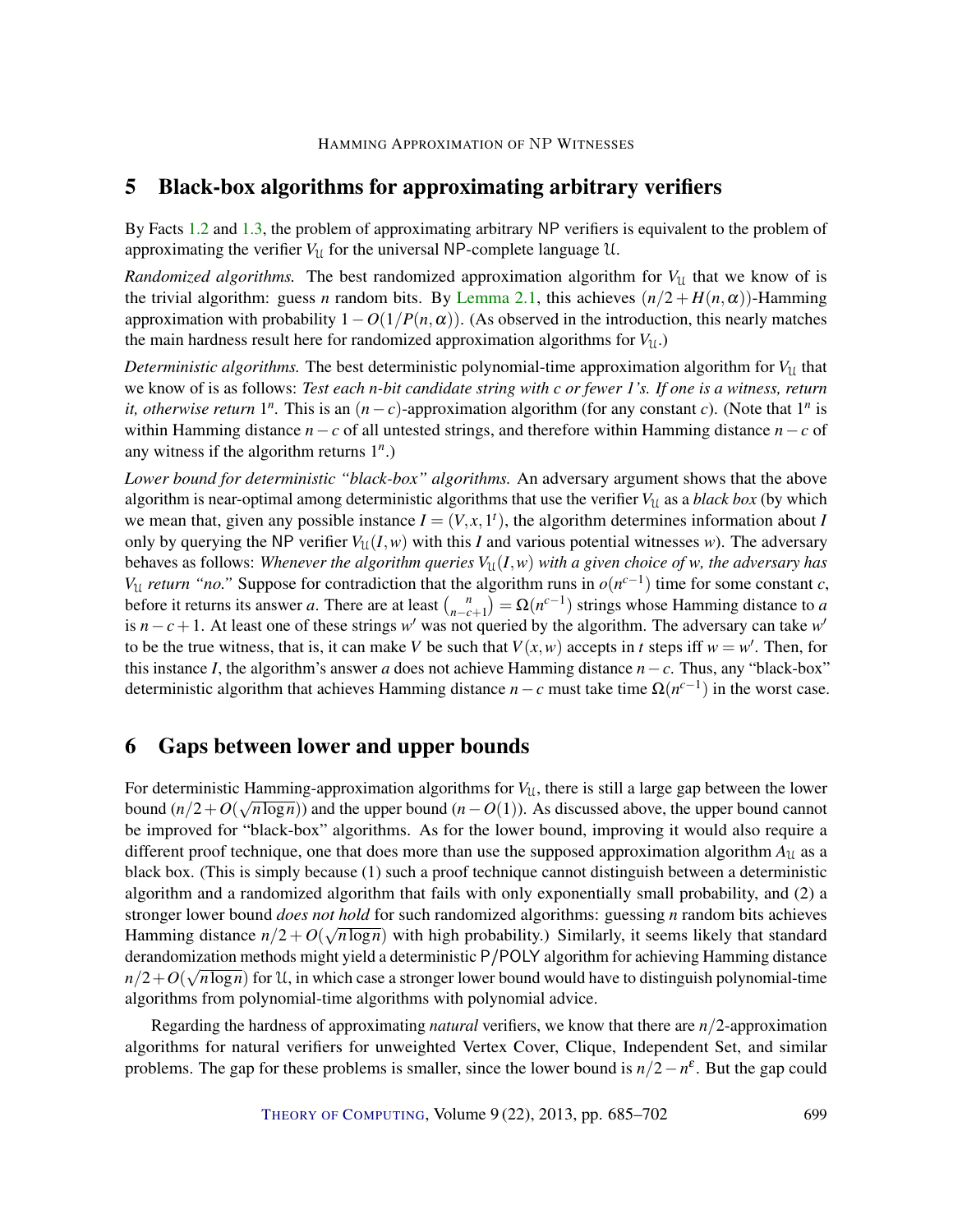still be reduced for these problems. For other problems the gap is larger, mainly because we do not yet have *n*/2-approximation algorithms. These include, for example, the weighted versions of the above problems, and 3-SAT. The following leading problem is still open, both for deterministic algorithms and for randomized algorithms that work with high probability:

*Given a satisfiable 3-SAT formula, how hard is it to find an assignment to the variables that has Hamming distance at most n*/2 *to a satisfying assignment?*

# Acknowledgments

Thanks to the anonymous referees for their careful reading and constructive suggestions, including [Observation](#page-9-0) [3.1.](#page-9-0)

# References

- <span id="page-15-5"></span>[1] LEONARD BERMAN AND JURIS HARTMANIS: On isomorphisms and density of NP and other complete sets. *SIAM J. Comput.*, 6(2):305–322, 1977. Preliminary version in [STOC'76.](http://dx.doi.org/10.1145/800113.803628) [\[doi:10.1137/0206023\]](http://dx.doi.org/10.1137/0206023) [688](#page-3-3)
- <span id="page-15-0"></span>[2] URIEL FEIGE, MICHAEL LANGBERG, AND KOBBI NISSIM: On the hardness of approximating NP witnesses. In *Proc. 3rd Internat. Workshop on Approximation Algorithms for Combinatorial Optimization Problems (APPROX'00)*, pp. 120–131. Springer, 2000. [\[doi:10.1007/3-540-44436-](http://dx.doi.org/10.1007/3-540-44436-X_13) [X\\_13\]](http://dx.doi.org/10.1007/3-540-44436-X_13) [686](#page-1-0)
- <span id="page-15-4"></span>[3] ANNA GÁL, SHAI HALEVI, RICHARD J. LIPTON, AND EREZ PETRANK: Computing from partial solutions. In *Proc. 14th IEEE Conf. on Computational Complexity (CCC'99)*, pp. 34–45. IEEE Comp. Soc. Press, 1999. [\[doi:10.1109/CCC.1999.766260\]](http://dx.doi.org/10.1109/CCC.1999.766260) [687](#page-2-0)
- <span id="page-15-3"></span>[4] VENKATESAN GURUSWAMI: *List Decoding of Error-Correcting Codes (Winning Thesis of the 2002 ACM Doctoral Dissertation Competition)*. Volume 3282 of *Lecture Notes in Computer Science*. Springer, 2005. [\[doi:10.1007/b104335\]](http://dx.doi.org/10.1007/b104335) [686](#page-1-0)
- <span id="page-15-2"></span>[5] VENKATESAN GURUSWAMI AND ATRI RUDRA: Soft decoding, dual BCH codes, and better list-decodable ε-biased codes. *IEEE Trans. Inform. Theory*, 57(2):705–717, 2011. Preliminary version in [CCC'08.](http://dx.doi.org/10.1109/CCC.2008.13) See also at [ECCC.](http://eccc.hpi-web.de/report/2008/036/) [\[doi:10.1109/TIT.2010.2095193\]](http://dx.doi.org/10.1109/TIT.2010.2095193) [686](#page-1-0)
- <span id="page-15-1"></span>[6] VENKATESAN GURUSWAMI AND MADHU SUDAN: List decoding algorithms for certain concatenated codes. In *Proc. 32nd STOC*, pp. 181–190. ACM Press, 2000. [\[doi:10.1145/335305.335327\]](http://dx.doi.org/10.1145/335305.335327) [686](#page-1-0)
- <span id="page-15-6"></span>[7] SAMIR KHULLER: Algorithms Column: the Vertex Cover problem. *SIGACT News*, 33(2):31–33, 2002. [\[doi:10.1145/564585.564598\]](http://dx.doi.org/10.1145/564585.564598) [695](#page-10-2)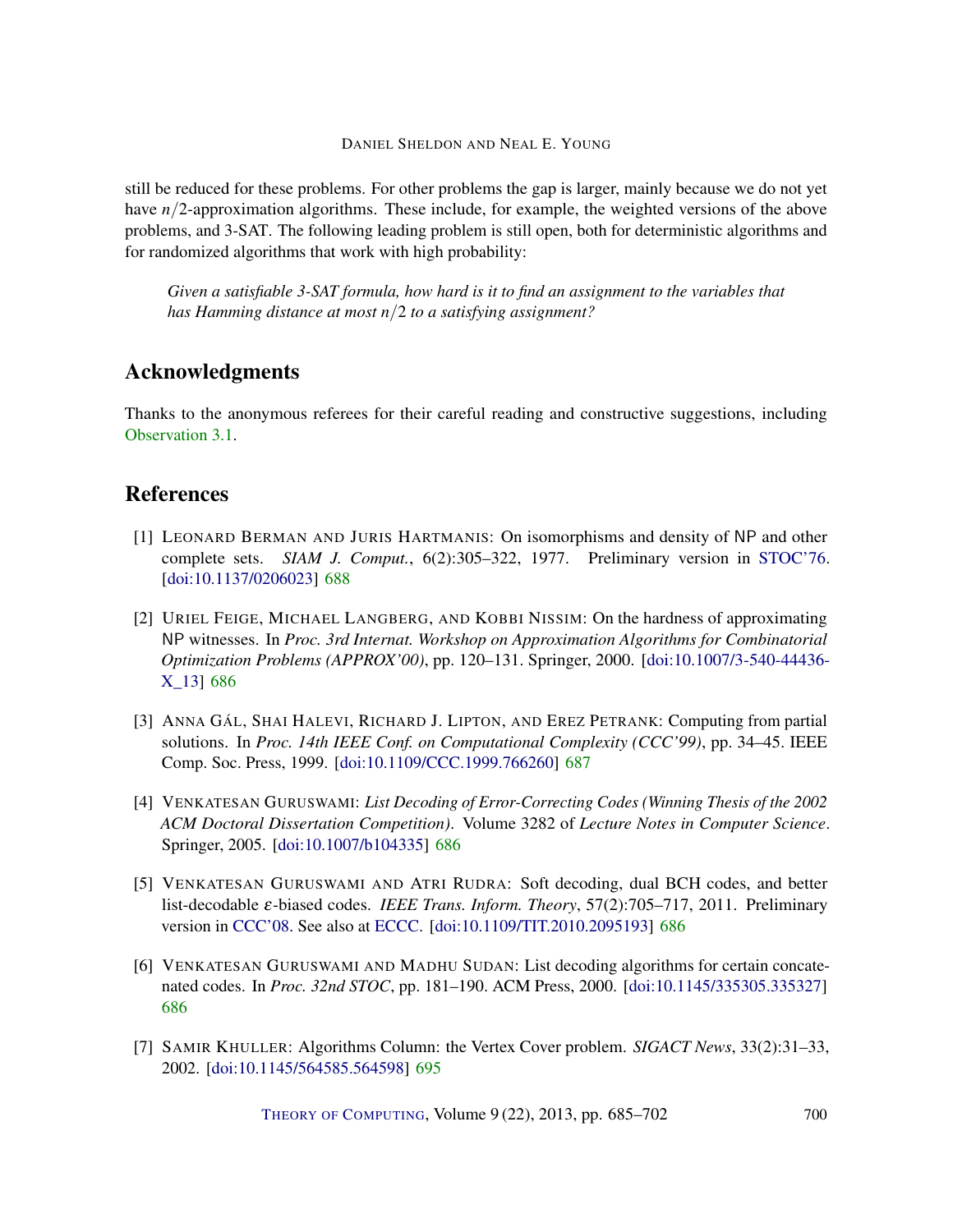- <span id="page-16-2"></span>[8] RAVI KUMAR AND D. SIVAKUMAR: Proofs, codes, and polynomial-time reducibilities. In *Proc. 14th IEEE Conf. on Computational Complexity (CCC'99)*, pp. 46–53. IEEE Comp. Soc. Press, 1999. [\[doi:10.1109/CCC.1999.766261\]](http://dx.doi.org/10.1109/CCC.1999.766261) [686](#page-1-0)
- <span id="page-16-4"></span>[9] GEORGE L. NEMHAUSER AND LESLIE E. TROTTER, JR.: Vertex packings: Structural properties and algorithms. *Mathematical Programming*, 8(1):232–248, 1975. [\[doi:10.1007/BF01580444\]](http://dx.doi.org/10.1007/BF01580444) [695](#page-10-2)
- <span id="page-16-3"></span>[10] DANIEL SHELDON AND NEAL E. YOUNG: Hamming approximation of NP witnesses. Unpublished manuscript, 2003. [686](#page-1-0)
- <span id="page-16-5"></span>[11] MICHAEL SIPSER: *Introduction to the Theory of Computation*. Thomson Course Technology, 2006. [698](#page-13-0)

### <span id="page-16-0"></span>AUTHORS

Daniel Sheldon Assistant Professor University of Massachusetts Amherst sheldon@cs.umass.edu <http://people.cs.umass.edu/~sheldon>

<span id="page-16-1"></span>Neal E. Young Professor University of California Riverside <http://www.cs.ucr.edu/~neal>

### ABOUT THE AUTHORS

DANIEL SHELDON is a Five Colleges Assistant Professor in computer science at the [Univer](http://www.cs.umass.edu)[sity of Massachusetts](http://www.cs.umass.edu) and [Mount Holyoke College.](https://www.mtholyoke.edu/acad/computerscience) Prior to his appointment in 2012, he was a Postdoctoral Fellow in the [School of EECS](http://eecs.oregonstate.edu/) at Oregon State University, where he held a National Science Foundation (NSF) Fellowship in Bioinformatics. He received his Ph. D. from [Cornell University](http://www.cs.cornell.edu) in 2009 under the supervision of [John Hopcroft;](http://www.cs.cornell.edu/jeh) his thesis explored issues of manipulation in web-based reputation systems and developed new inference methods for probabilistic graphical models, inspired by the problem of modeling bird migration. His research interests include: algorithms for computational ecology and environmental science; machine learning; probabilistic modeling and inference; and optimization.